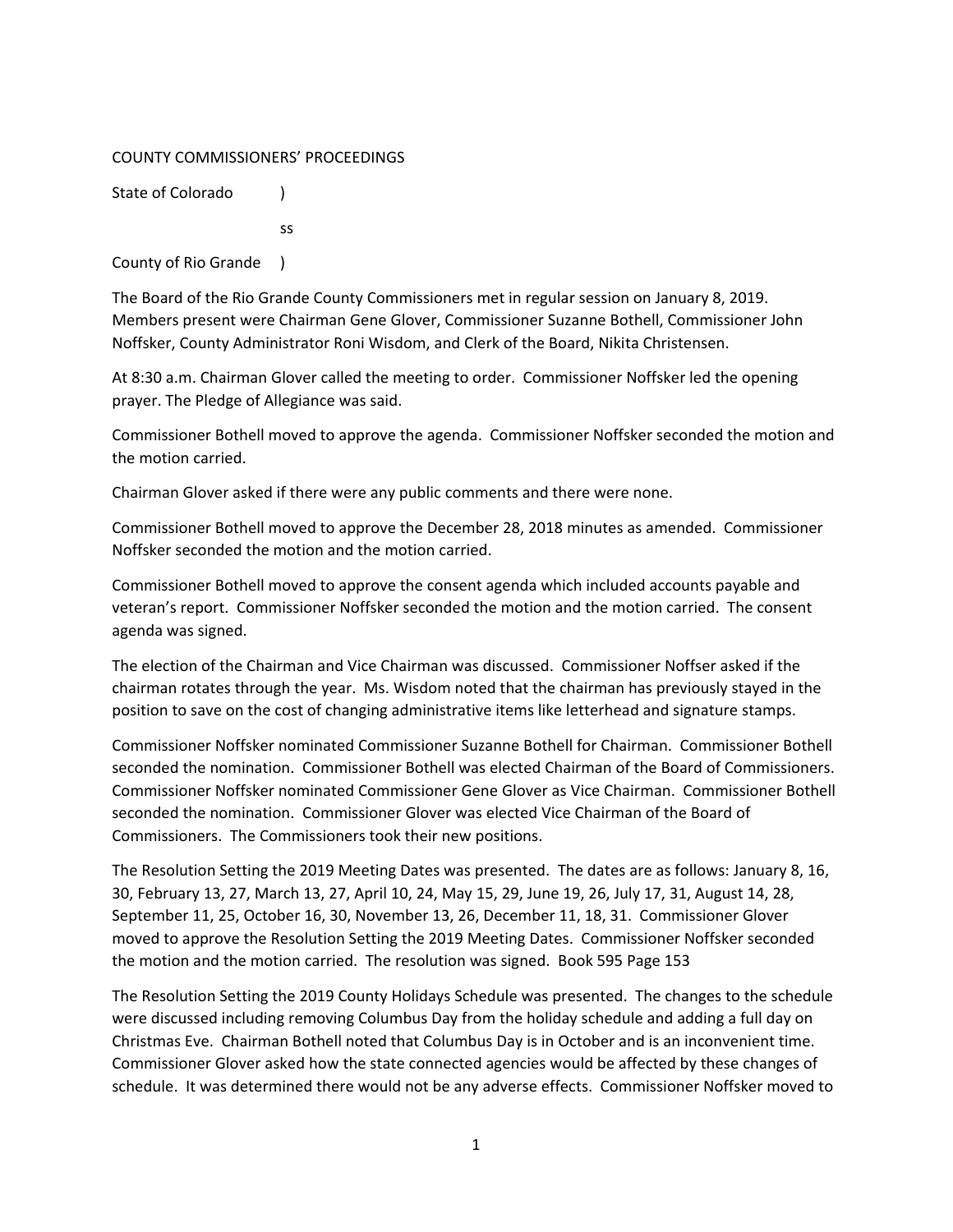approve the Resolution Setting the 2019 County Holiday Schedule. Commissioner Glover seconded the motion and the motion carried. The resolution was signed. Book 595 Page 149

The Resolution to Reaffirm the 2019 Posting Location(s) of the Board's Public Meetings requiring prior public notice and the official custodian of the minutes of the board's public meetings was presented. Chairman Bothell noted that this resolution is required by statute. This resolution also designates the newspaper in which notices and other information required to be published will be published in. Commissioner Glover noted that the Monte Vista Journal is the official paper for Rio Grande County, and he was concerned that this paper does not give adequate coverage for public notice. He suggested that the Monte Vista Journal, Del Norte Prospector and the South Fork Tines would be a better fit. Chairman Bothell noted that the cost would be much higher. She also noted that if one is the designated paper, the county is not obligated to publish it in all three papers. However, she noted that public notices could be published in other papers besides the designated paper as "courtesy" notice. Commissioner Noffsker noted that other counties like Denver county and Douglas county have this same issue. He also noted that the residents should also have some obligation to be involved citizens. Commissioner Noffsker noted that it is politically a problem, but one designated paper is the legal requirement. He also mentioned that there is a large push for electronic publishing.

Commissioner Noffsker asked about the state statute that governs the publish location. Ms. Wisdom noted that the statute states that public notices be published in "newspapers of general circulation" and explained that there is room for argument that the Monte Vista Journal does not meet this requirement. Ms. Wisdom noted that the Valley Courier would meet this requirement without argument, but it is not in the county .

Commissioner Noffsker moved to approve the Resolution to Reaffirm the 2019 Posting Location of the Board's Public Meeting requiring prior public notice. He suggested that the board would look into options for broader distribution of public notices. Commissioner Glover seconded the motion. Commissioner Noffsker moved to amend the motion to include the "official custodian of the minutes of the boards public meetings". Commissioner Glover seconded the amendment and the amendment carried. The motion as amended to approve the Resolution to Reaffirm the 2019 Posting Location of the Board's Public Meeting requiring prior public notice and the official custodian of the minutes of the boards public meeting was presented and carried. The resolution was signed. Book 595 Page 155

Appointments of County Department Heads was presented. Appointments included: Brianna Brannon, Weed District Supervisor; Emily Brown, Director of the Public Health Agency; Louise Colville, Museum Director; Dixie Diltz, Land Use Administrator; William Dunn, County Attorney; Jody Kern, Director of the Department of Social Services and the Hiring Authority; Jack Rudder, Veterans Service Officer; Patrick Sullivan, Road Supervisor; and Roni Wisdom, County Administrator, Budget Officer, Equal Employment Opportunity Officer and ADA Officer. Commissioner Glover moved to approve the Appointment of Department Heads. Commissioner Noffsker seconded the motion and the motion carried. Book 595 Page 155

The Resolution for 2019 Rio Grande County Commissioners Committee Assignments was presented.

Commissioner Suzanne Bothell shall represent Rio Grande county to the following boards: SLV All-Hazards Committee and all Committees that are part of AHAC, SLV E-911 Telephone Authority Board,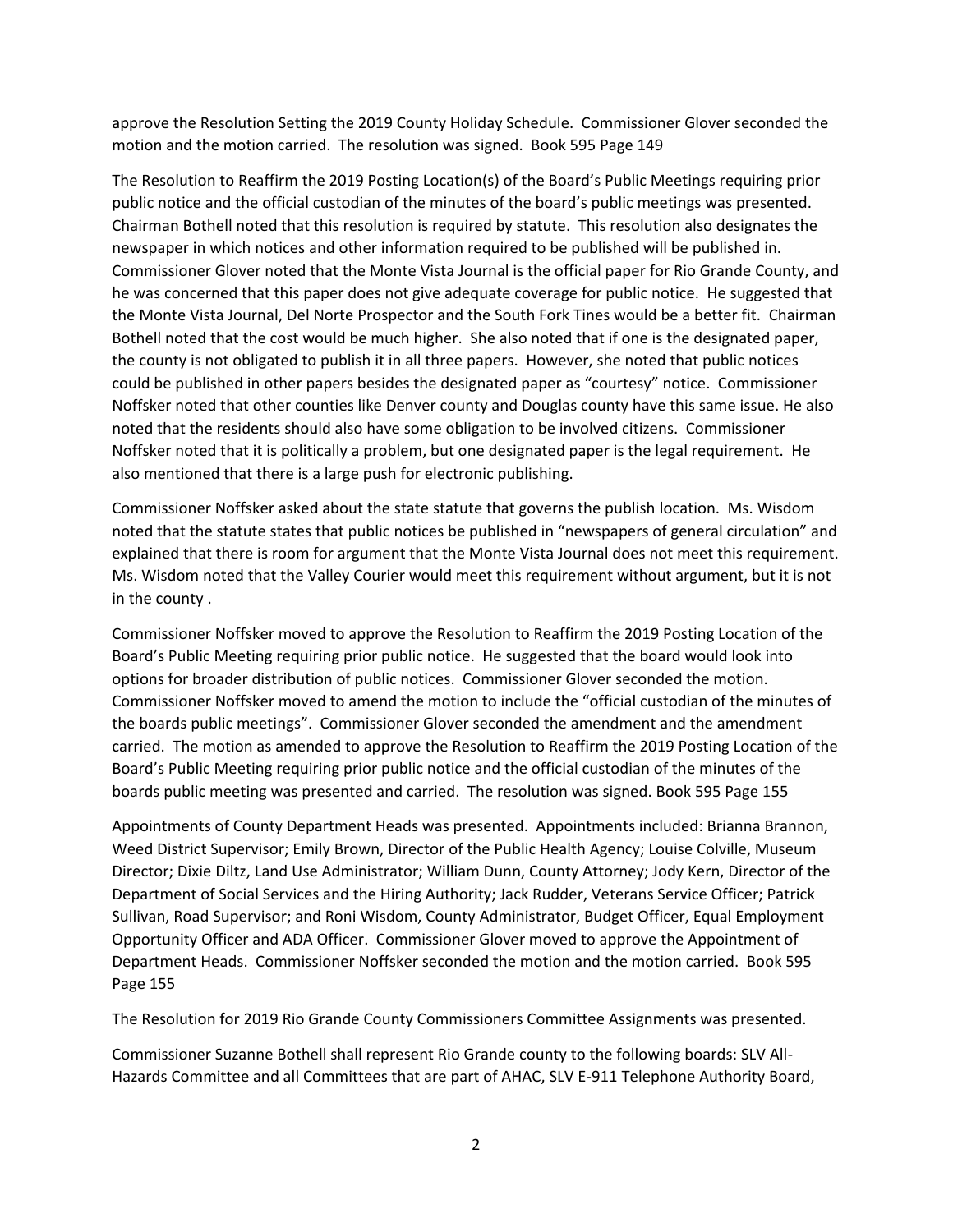SLV RETAC, SLV Hazmat, Rio Grande County Prevention Partnership, Options for Long Term Care, Colorado Youth Detention Continuum, and Local Emergency Planning Commission.

Commissioner Gene Glover will represent Rio Grande County at the following boards: Rio Grande County Weed and Pest, SLV Regional Landfill Authority Board, Rio Grande County Tourism Board, Monte Vista Chamber Ag Committee, Rio Grande County Library District, SLV Veterans Coalition, South Central Seniors, Tri County Seniors and CDOT Transportation Planning Region.

Commissioner John Noffsker will represent Rio Grande County at the following boards: Astronaut Rominger Airport Advisory Board, SLV Housing Coalition, SLV Council of Governments, SLV Development Resources Group, SLV Revolving Loan Board, SLV Great Outdoors, and the SLV Television Board.

All commissioners will represent Rio Grande County for the following organizations: Rio Grande Museum, SLV Board of County Commissioners, Rio Grande County Courthouse Security Board, Rio Grande County Board of Health and Colorado Counties, Inc. Ms. Wisdom also noted that all commissioners do not have to be on all these boards. Commissioner Glover noted that all commissioners attending these meetings is beneficial.

Other appointments included: SLV Community Action Agency – Jody Kern, Director of Department of Social Services; Health and Human Services, Colorado Counties, Inc. – Jody Kern, Director of Department of Social Services; SLV Habitat Conservation Plan – Dixie Diltz, Land Use Administrator; Upper Rio Grande Economic Development Corporation – Roni Wisdom, Administrator; Rio Grande Water Canal Association – Patrick Sullivan, Road and Bridge; San Luis Valley GIS Authority – JJ Mondragon, Assessor. Ms. Wisdom noted that Mr. Sullivan represents Rio Grande County at the Rio Grande Water Canal Association and acts as the proxy for the county. Ms. Wisdom also noted that former Commissioner Karla Shriver attended water meetings including the Rio Grande Basin Round Table. Commissioner Noffsker will represent the County at the Round Table as Commissioner Bothell noted that he had experience in this area. Ms. Wisdom noted that Cleave Simpson, Manager of the Rio Grande Water Conservation District would like to be on the agenda for an upcoming BOCC meeting.

Commissioner Glover moved to approve the Resolution for 2019 Rio Grande County Commissioners Committee Assignments. Commissioner Noffsker seconded the motion and the motion carried. The resolution was signed. Book 595 Page 150

Commissioner updates were presented.

Commissioner Glover reported that he attended the Monte Vista Chamber Ag Committee meeting, and everything is ready for the Southern Rocky Mountain Ag Conference. He noted that the demand for booth space was high, but the facility had no more capacity. During this meeting they also discussed how a new facility would be beneficial for the Ag Conference. Commissioner Glover also attended the Monte Vista City Council meeting. Commissioner Glover noted that the house inspection on Thursday went well and samples were collected.

Chairman Bothell reported that the Regional Emergency and Medical Trauma Services Advisory Council (RETAC) reorganized last fall. There is now nine people on the board and the meetings are very productive. Commissioner Bothell noted that the Hazmat billing will be sent out soon. She also discussed the progress of the Land Use Code Book. Copies of the Code book have been sent out and provided to the Planning Commission. Commissioner Glover noted that the book is being cleaned up and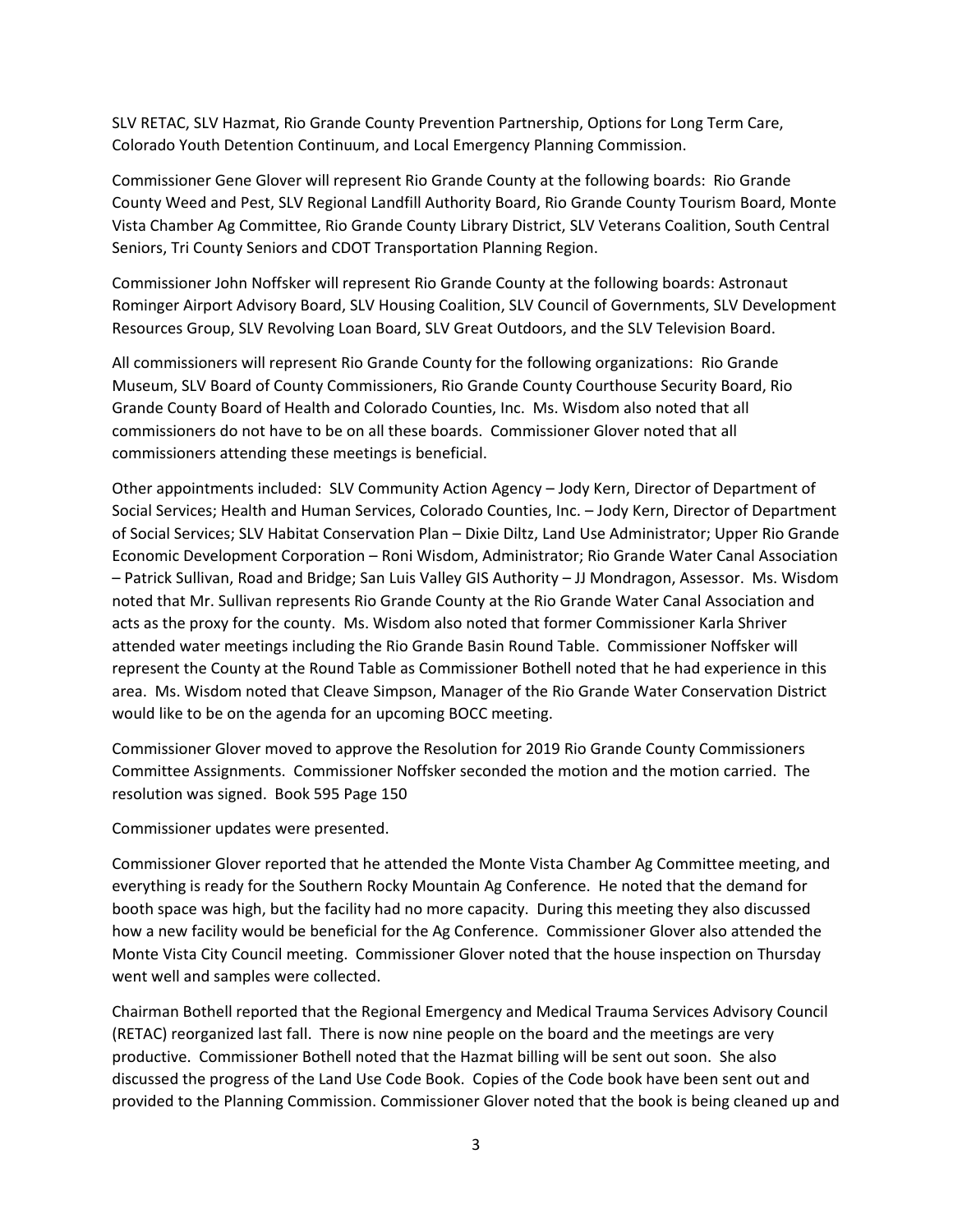tied together better. Commissioner Noffsker noted that he has some ideas for the code book to make it clearer. The County will also have a booth at Southern Rocky Mountain Ag Conference on Tuesday and Wednesday to gather more public input.

Commissioner Noffsker reported that he attended the Rominger Airport meeting and meeting discussion included setting the fuel price, taxiway on west side for hangar space, funding availability for more hangars and pilot's facility. The Airport applied for grant for \$30,000.00, and mini grant for \$5,000.00. Other grants that are available include the USDA Community facility grant for operations, and Department of Local Affairs Grant. The board is looking for additional funding in the amount of \$20,000.00. Commissioner Glover asked about CDOT funding. Ms. Wisdom noted that funding will not be available until the year 2020. She did note that improvements done to the facility count towards the 2020 funding in kind match. Commissioner Noffsker noted that there will be a consulting company coming on the January 29, 2019 to do an economic benefit analysis for the airport. He also mentioned that the board is doing a great job and are very knowledgeable. Commissioner Glover noted that the airport board is great and has a great relationship with Colorado Department of Transportation. Commissioner Noffsker will also be attending a Colorado Counties, Inc training on January 9, 2019.

Ms. Wisdom reported that the commissioners received a letter from the SLV CSU Extension office about county funding. The letter outlines the Extension office's financial situation and their plans moving forward. The Extension Office plans to continue with normal staff until June 1, 2019 while attempting to secure their funding shortage from other counties. The position of the Office Manager may be cut to part time if funding is not secured by June.

Ms. Wisdom presented check number 150646 to the board to be approved for voiding. The check was written on December 27, 2018 and the account was set up incorrectly and the amount was incorrect. Commissioner Glover moved to approve voiding check number 150646. Commissioner Noffsker seconded the motion and the motion carried.

Ms. Wisdom noted that she received an email from Wanda Patterson regarding the contract with Community Solar about the Solar Rewards Community Programs. The email outlined the County's questions and concerns about the subscription. Ms. Patterson would like to come to the commissioners after they review this email to discuss the contract again.

Ms. Wisdom reported that the County Clerk and Recorder was served with a Complaint regarding the Conditional Use to allow a commercial sand and gravel extraction operation. No action was taken on the complaint at this time.

Commissioner Glover moved to adjourn the meeting at 10:40 a.m. Commissioner Noffsker seconded the motion and the motion carried.

Attest:

Suzanne Bothell, Chairman Nikita Christensen Nikita Christensen Chairman of the Board Clerk of the Board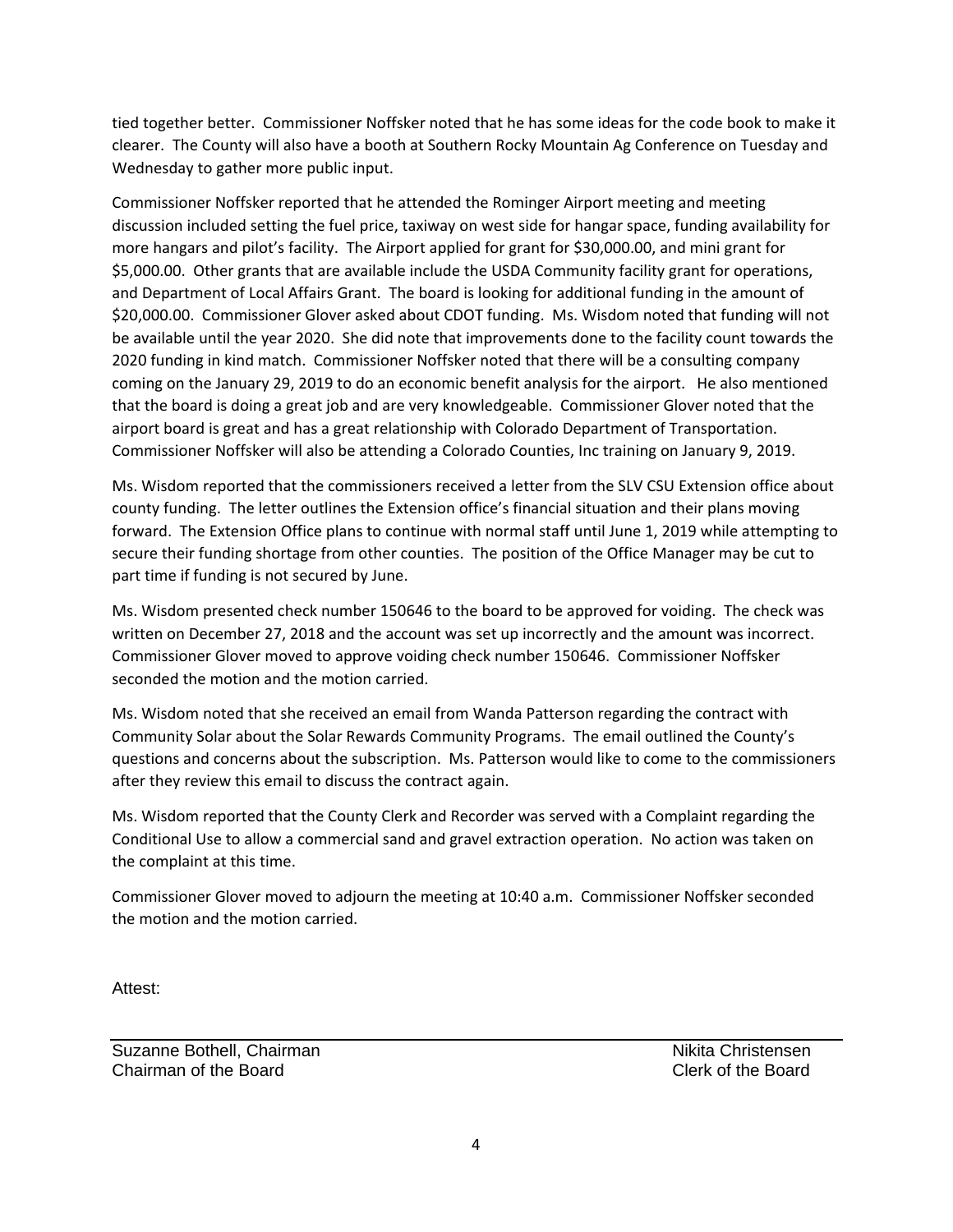### COUNTY COMMISSIONERS' PROCEEDINGS

State of Colorado (a)

ss

County of Rio Grande )

The Board of the Rio Grande County Commissioners met in regular session on January 16, 2019.

At 10:00 a.m., Chairman Bothell called the meeting to order. Commissioner Noffsker led the opening prayer. The Pledge of Allegiance was said.

Clerk of the Board, Nikita Christensen, called roll. Commissioner Suzanne Bothell, Commissioner Gene Glover, Commissioner John Noffsker and County Administrator, Roni Wisdom were present.

### **Adoption of the Agenda**

Commissioner Glover moved to approve the agenda as amended. Commissioner Noffsker seconded the motion and the motion carried.

### **Public Comment**

Chairman Bothell asked if there were public comments. Levi Shaw noted that he was present for Bill Dunn's recommendation for extension regarding the County's lawsuit against Mr. Shaw. Mr. Shaw explained that they are rectify the issues on their property.

### **Consent Agenda**

The consent agenda was presented which included: Minutes from January 8, 2019, Accounts Payable, and DSS Accounts Payable. Commissioner Noffsker moved to approve the consent agenda. Commissioner Glover seconded the motion and the motion carried.

# **County Official and Department Head Reports**

At 10:10 a.m., Patrick Sullivan, Road and Bridge Department, reported that the project was completed on Highway 112 including crushing. He noted that when the department isn't working on snow removal, they are stock piling the 10 South pit with material. He also mentioned that the department is continuing work on the 11 South although they have limited time due to the frost layer. Mr. Sullivan noted that he attended a meeting in Castle Rock discussing rural road maintenance. The department participated in MSHA (Mine Safety and Health Administration) training. He noted that the department is still having difficulty getting people to apply to these positions in the Road and Bridge Department.

Mr. Sullivan reported that a general contractor with the Del Norte School requested the County sand the construction area for the school. Mr. Sullivan noted that he would like to be invited to the Airport Board meetings to keep a communication line with the board. He noted that the communication line between the hospital, airport and the Road and Bridge department needs strengthened. Ms. Wisdom noted that Dr. Berkbigler was pleased with the communication protocol that was in place. Dr. Berkbigler also is working with the hospital and airport board to improve this protocol.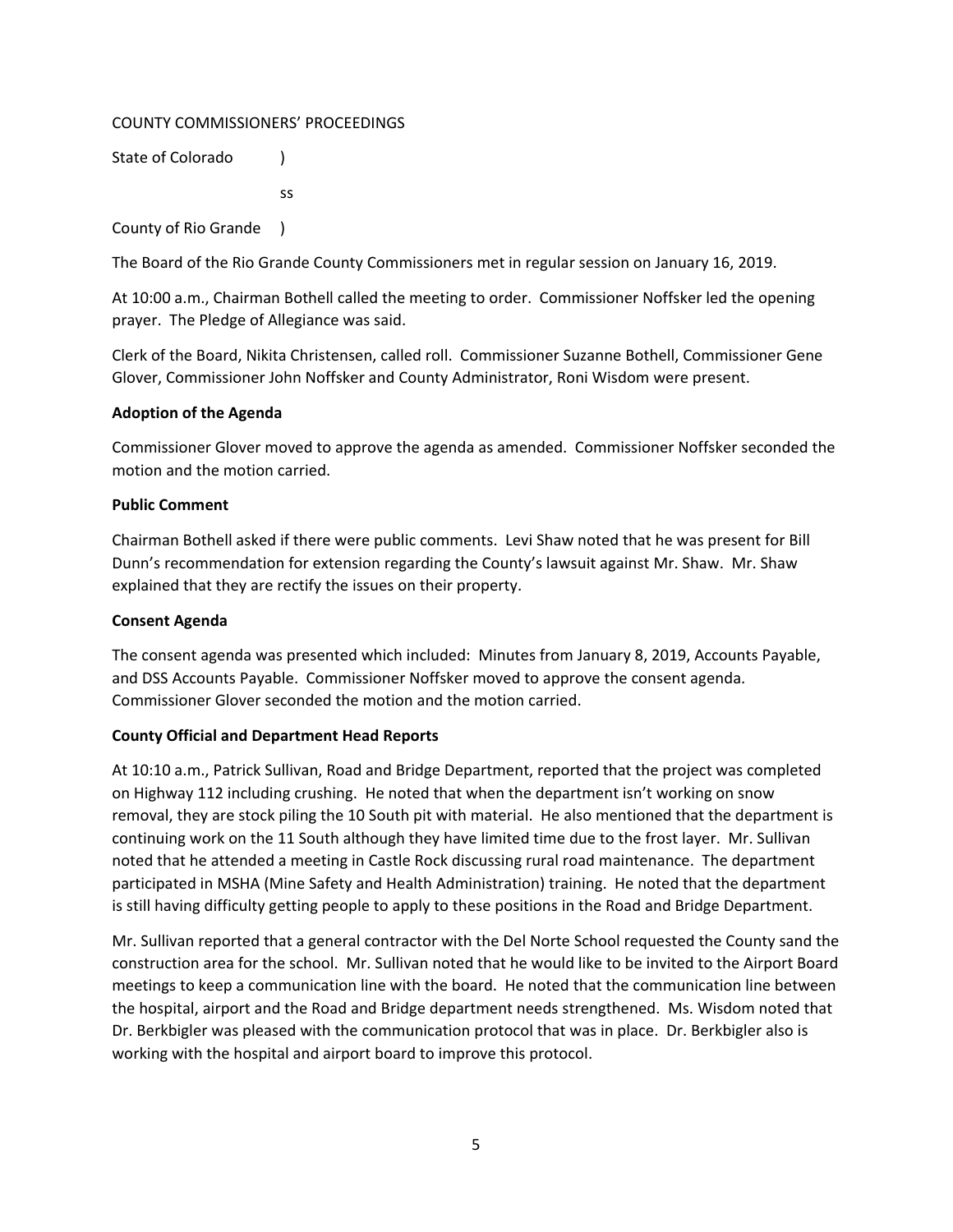Commissioner Glover asked for more details about the sanding that was done at the Del Norte School construction site and voiced his concern about the County completing this task. Mr. Sullivan noted that he mulled it over but thought that it fit into the schedule because it was a maintenance day. Commissioner Glover noted that the construction company should be handling this themselves and asked if he should speak to them. Mr. Sullivan discussed that complaints, requests etc., need to go through his office so that they can be handled in a timely manner.

Mr. Sullivan reported that he would like to secure the final cab and chassis for the distributor. Chairman Bothell noted that the change in agenda policy requires that anything that needs to be voted on must be on the agenda 24 hours before the BOCC meeting. She noted that documents will be needed the Friday before the meeting. The board discussed creating a written policy for the 24-hour agenda so that department heads and others understand the requirements. Commissioner Noffsker said that time constraints in the future could be a problem. Chairman Bothell noted that the agenda's 24-hour notice is to make the County's proceedings more transparent. Jody Kern, Department of Social Services, noted that the Road and Bridge staff helped get the cars out of the snow behind the county buildings.

10:30 a.m., the Board adjourned to the Board of the Department of Social Services.

### **General Business and Administrative Items**

Roni Wisdom, County Administrator stated that there will be a bill presented to the State Senate concerning the compensation of attorneys working in the Office of District Attorney. Commissioner Glover is willing to testify for this bill if needed. Senator Bob Gardner is introducing the bill to the Senate. Phil Weiser, Attorney General, seems to be open to discussing issues in rural areas; he could have a large impact on the bill. Commissioner Glover noted that this conversation has been going on for a while and needs more influencers. Commissioner Glover wants to testify to represent the struggle that the SLV has had with funding the District Attorney's Office. Pre-trail sentences are also in the discussion with the Attorney General. Ms. Wisdom has reached out to Mr. Weiser's assistant, and asked him to attend an URGED meeting to discuss these issues in rural areas. Chairman Bothell noted that if Mr. Weiser is committed to coming to URGED then all SLV Commissioners should be invited to attend this meeting.

Ms. Wisdom noted that the Monte Vista library board recommends the re-appointment of Joy Biel to the advisory board. This appointment was tabled until the next meeting.

Ms. Wisdom reminded the board that there will be an open house for the Land Use Code book on Monday February 4, 2019, as well as a booth at the Southern Rocky Mountain Ag conference to gather public input.

Ms. Wisdom reported that the County had a request to rent the Annex for a cancer fundraiser including a dinner. The policy states that it can't be used for profit or monetary gain; the board agreed that this fundraiser is an event allowed by County policy.

The Homeland security grant reimbursements may be deferred due to the government shutdown, Ms. Wisdom stated. This will not affect the County's cash flow.

Ms. Wisdom presented the Resolution by the Board of County Commissioners which gives the Treasurer the authority to deposit funds into County bank accounts. Commissioner Noffsker moved to approve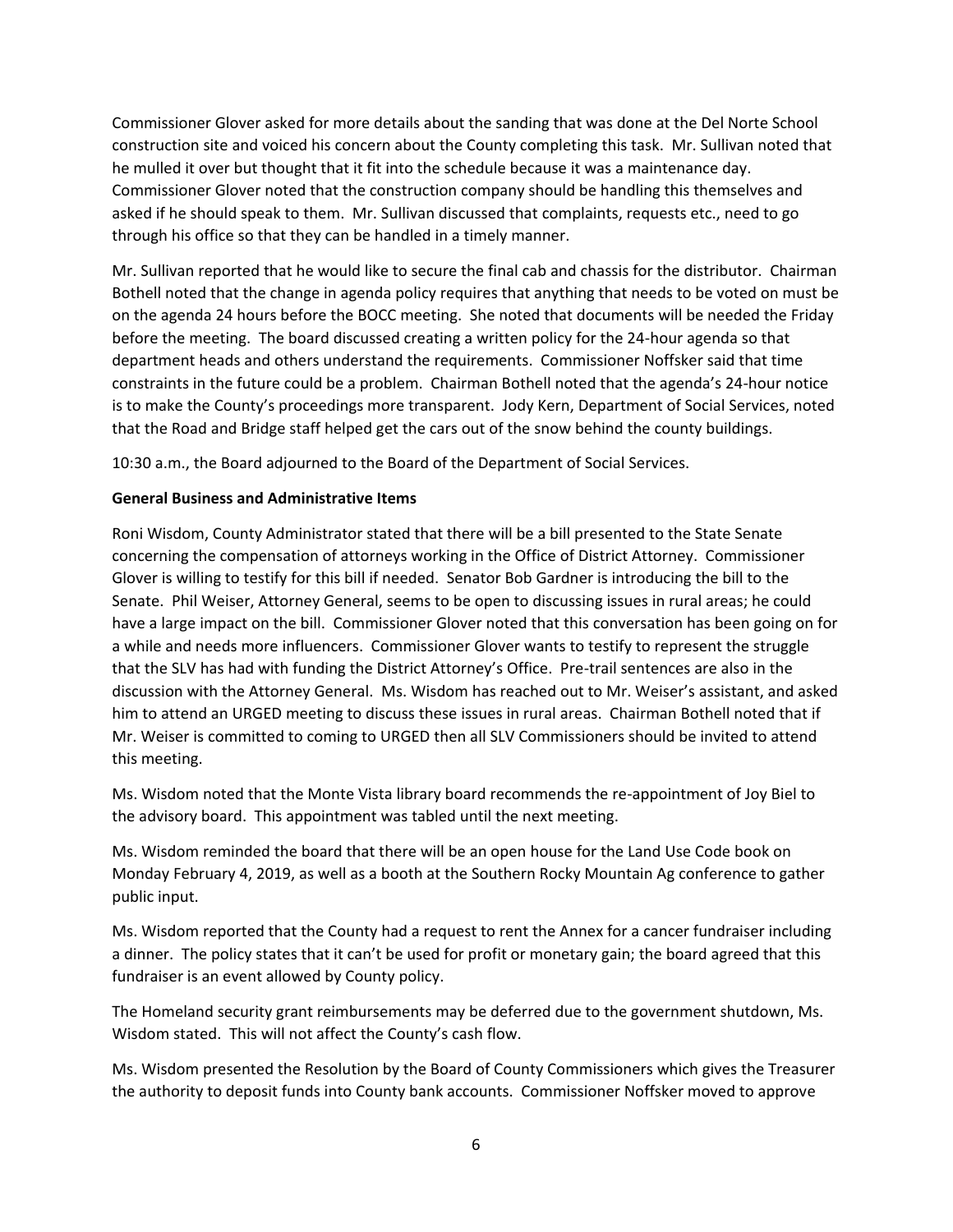the Resolution. Commissioner Glover seconded the motion and the motion carried. The resolution was signed. Book 595 Page 416

County Health Pool Designation was presented with Commissioner Glover as representative, and delegated correspondents being Kristy Dennis, Human Resources Administrator, and Roni Wisdom, County Administrator. Commissioner Glover moved to approve the designation. Commissioner Noffsker seconded the motion and the motion carried. The designation was signed.

Brianna Brannan, Rio Grande County Weed Manager, submitted the Rio Grande County Weed District Standard Operation Procedure (SOP) Manual for review and approval. Commissioner Glover moved to approve the Rio Grande County Weed District SOP Manual. Commissioner Noffsker seconded the motion and the motion carried. The SOP was signed.

### **Unfinished Business**

Bill Dunn, Rio Grande County Attorney, recommended to the Board of County Commissioners that a ninety-day extension be approved concerning the lawsuit against Levi Shaw and Brenda Rippe. Mr. Shaw was present during the meeting and noted that a new mobile home has been purchased; however, with the cold weather, delivery and installation of the residence will be delayed. The Board of County Commissioners agreed with Mr. Dunn's recommendation.

Ms. Wisdom reported that one bid from David Yoder, Portable Horse Barns, was received for the Annex soffit and fascia repairs. This item was tabled until the next meeting to give proper time for bidding to close. Bidding closes January 16, 2019 at 5:00 p.m. Commissioner Noffsker asked about liability coverage and workman's compensation with this company. He noted that if all contracted employees are Amish, then they may be covered by the Amish self-insured workman's compensation. The County needs to be sure that all employees are covered by workman's compensation.

### **Commissioner Updates**

Commissioner Noffsker reported that he attended the Rominger Airport meeting. He stated that the airport board has a lot of positive programs being developed including a STEM (Science Technology Engineering and Math) program. He discussed the Bob Hoover Academy which is a program that positively affects at risk youth. The STEM program education covers a broad-spectrum of topics from drones to pilot training. The grants and pilot lounge were also discussed at this meeting. He noted that donations to the Airport can get a 25% tax credit for 2018 tax liability. The inventory process was useful to get everyone thinking about the airport's status and their current and future needs. Ms. Wisdom stated that the Outcalt Foundation funding for the TSJC Trade School could include more opportunity regarding STEM programs. Commissioner Noffsker also mentioned that Phil Weiser, Colorado Attorney General, and the State of Colorado are involved with the opioid lawsuit that will most likely end in a large settlement. Commissioner Noffsker wants to look into the County becoming involved with this lawsuit.

Commissioner Glover attended the Town of Del Norte meeting, Tri-County Senior meeting, Monte Vista Chamber meeting as well as the Rio Grande County Weed District meeting. The Rio Grande County Weed District Advisory Board discussed the difficulty of finding seasonal employees. He mentioned that he took bikes to the Center Safe Routes to School and met with them to discuss the new crossing. Ms. Wisdom asked about the helmets for this program; Commissioner Glover noted that the program is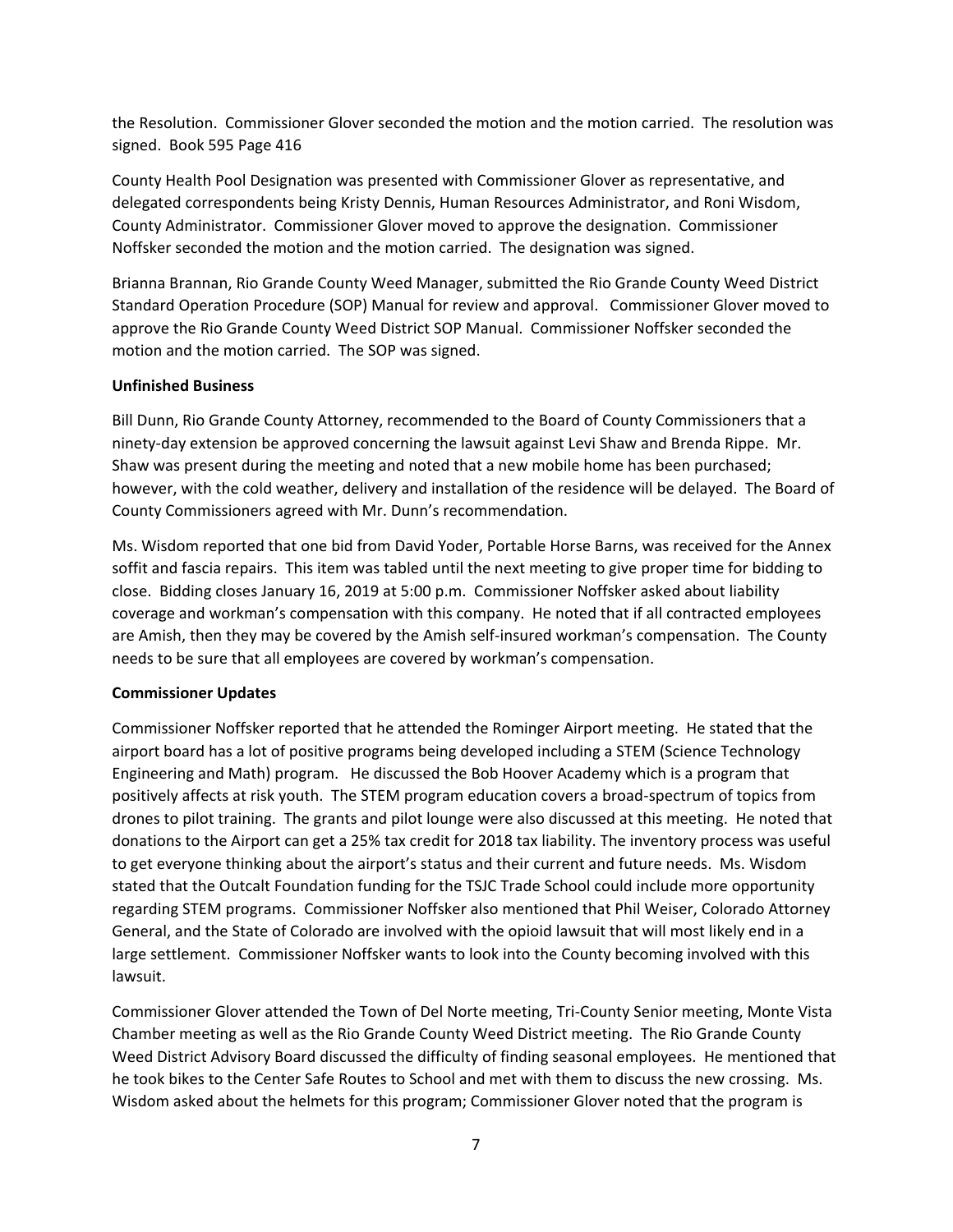receiving bids from Kristi Mountain Sports. Commissioner Glover reported that the Tourism Board meeting had good attendance. He attended the San Luis Valley Weed Management Association partners meeting with discussion around problems with weed districts and funding within the Valley. Commissioner Glover noted that there is a valley wide chamber that could be beneficial with valley communication and collaboration.

Chairman Bothell reported that the work session was productive and County job fairs were discussed. Sargent High School is excited about County Job Fairs. She noted that Colorado Colleges are looking at doing a Road Maintenance Program that could help with the work force shortages. Many of the departments could benefit from a County Job fair to recruit young valuable employees. Chairman Bothell noted that the County owns 30 shares of Rio Grande Water. She mentioned that this water could be a revenue source in the future.

The 2018 Supplemental Budget Resolution was presented. Ms. Wisdom reported that the Resolution was published as required by statute. Ms. Wisdom noted that this is a Supplemental Budget to cover matching expenses of the Colorado Department of Ag., Noxious Weed Grant, and will not affect the County's cash flow. Commissioner Noffsker moved to approve the Supplemental Budget Resolution. Commissioner Glover seconded and the motion carried. The resolution was signed. Book 595 Page 382

Ms. Wisdom Updated the Board on the County calendar.

- Court Security Meeting on Wednesday, January 23, 2019, at 8:30 a.m., in the BOCC Meeting Room.
- San Luis Valley Commissioners' Board Meeting on Monday, January 28, 2019, at 9:30 a.m.
- Town of Monte Vista Meeting on Tuesday, January 29, 2019, at 12:00 p.m., at Nino's.

Commissioner Glover moved to the adjourn the regular meeting. Commissioner Noffsker seconded the motion and the motion carried.

# **Convened for Public Land Use Hearings**

Chairman Bothell called the public hearing to order.

At 1:30 p.m., Dixie Diltz, Land Use Department, presented an application for conditional use for a 140 head goat dairy. Ms. Diltz noted that the notice of the public hearing was published. Applicants included Roy and Rose Yoder, and Robert and Sarah Yoder with Roy and Robert present at hearing. The conditional use application is for a 140 head goat dairy on a 160 acre irrigated parcel at 3501 State Highway 370, Monte Vista, Colorado. The land is currently zoned residential/agricultural. The Division of Water Resources has approved the use of the existing domestic well. A Colorado Department of Transportation permit is required as CDOT classifies a diary as commercial use.

The Rio Grande County Planning Commission met on December 18, 2018, and reviewed this conditional use application and recommends approval of the application with the following conditions: Applicant provides a scaled site plan or legal survey prior to BOCC hearing; the area surveyed for conditional use not to exceed 5 acres and not to include the house and/or well; all building codes are met on milk barn and any other buildings not intended for the sole purpose of sheltering the goats, building permit will not be issued until after the RGC BOCC has approved the application, the operation cannot commence until the resolution has been signed and all buildings permits are completed; the conditional use is for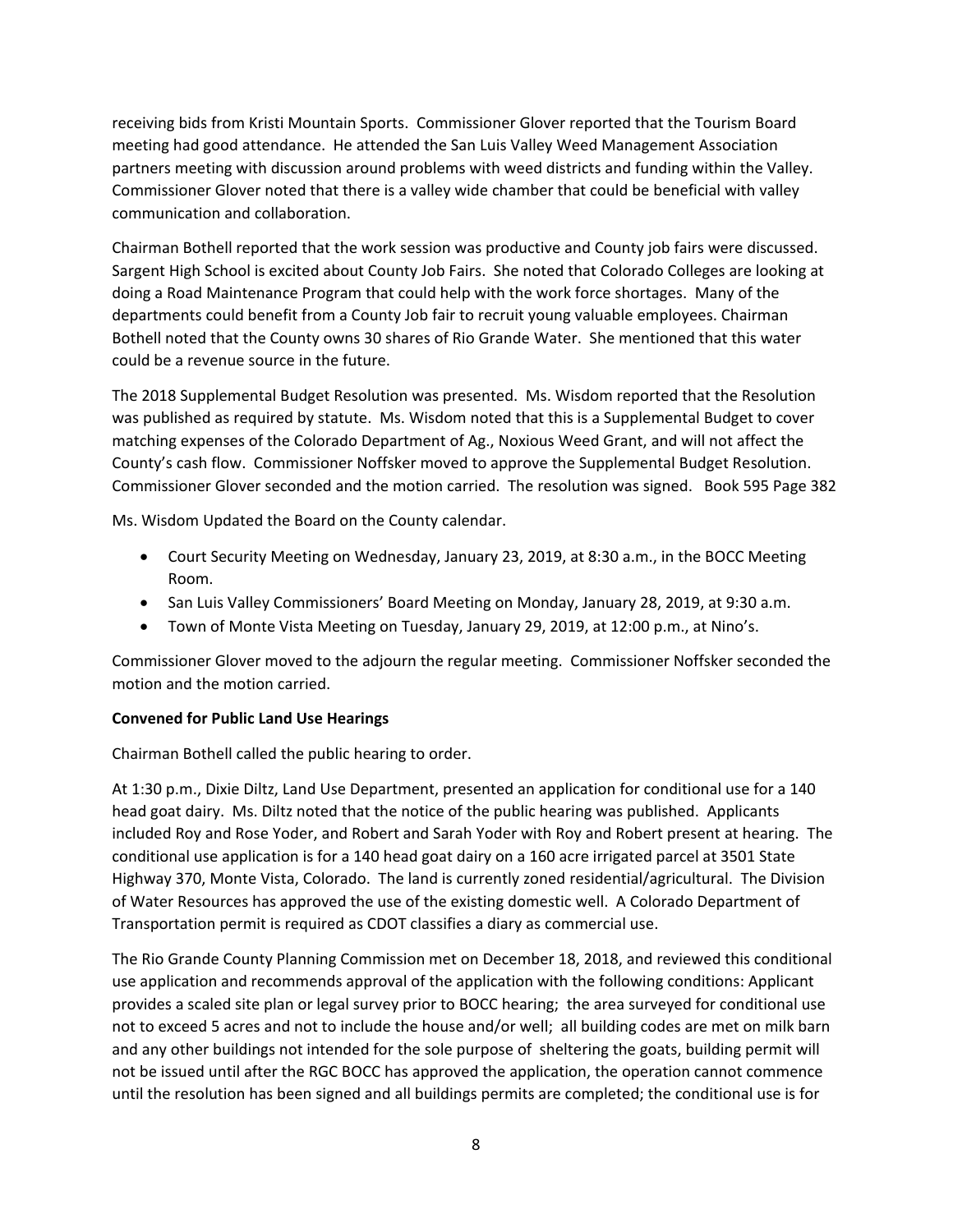the operation as approved, any expansion or changes must come before the Planning Commission and Commissioners; the conditional use is non-transferable; and the goat diary will comply with and remain in compliance with all State of Colorado Dairy Requirements. The applicants did provide the BOCC a scaled site plan.

Commissioner Noffsker asked if the dairy would be considered a confined feeding operation. Ms. Diltz clarified that is not considered a confined feeding operation. Mr. Robert Yoder noted that the manure will be disposed of on the 160 acres of irrigated land. It was also clarified that the operation will have access from Highway 370.

Commissioner Glover moved to approve the Conditional Use application with the Planning Commission's conditions as well as the condition that a CDOT permit is obtained. Commissioner Noffsker seconded the motion and the motion carried. Book 595 Page 1028

At 1:45 p.m., Dixie Diltz presented an application to divide an exempt division of land for Elfido and Sandra Martinez. Mr. Martinez was present. Ms. Diltz noted that the notice of public hearing was published. Ms. Diltz presented the application that is requesting to divide a parcel of land that is currently 40 acres located at 12005 County Road 28, Monte Vista. The parcel will be divided into two parcels of approximately 10 acres and 30 acres. The parcel is zoned agricultural. The Division of Water Resources noted that there are no wells on the property and the residents haul their own water. Patrick Sullivan confirmed that there is road access and he does not have any concerns. On December 18, 2018, the Planning Commission recommended approval of the application with the condition that there is legal access. Mr. Martinez noted that the survey will be completed when weather allows.

Commissioner Noffsker abstained from this decision due to personal conflict. Commissioner Glover moved to approve the application with condition that the land be surveyed with a time limit of 120 days. Commissioner Bothell seconded the motion and the motion carried.

Commissioner Glover moved to adjourn the public hearing. Commissioner Noffsker seconded the motion and the motion carried. Book 595 Page 1027

# **Cleave Simpson, General Manager of the Rio Grande Water Conservation District**

Mr. Simpson reported that the Rio Grande County appointee, Cory Off, is up for reappointment in April. He highlighted that the issues they deal with are becoming increasingly more important. Mr. Simpson noted that Mr. Off has been great on the board.

Mr. Simpson presented a packet of water and climate data for the San Luis Valley. He discussed the Sub-districts and the issues that the valley faces. He also discussed programs like Conservation Reserve Enhancement Programs.

Mr. Simpson also updated the board on the Water Export project that the RGWCD is officially opposing. Renewable Water Resources met with the RGWCD board to discuss their plans. The project is proposing drilling 30 confined aquifer wells to ship water to the South Plate Basin in South Denver. Commissioner Noffsker asked about statutory or legal ways to prevent the export permanently. Mr. Simpson noted that unless property rights are taken away, there is no long-term option. Mr. Simpson discussed other obstacles that the export group will have to get through before exporting water. Mr. Simpson noted that Conservation Easements may be beneficial in this discussion. Conservation groups are discussing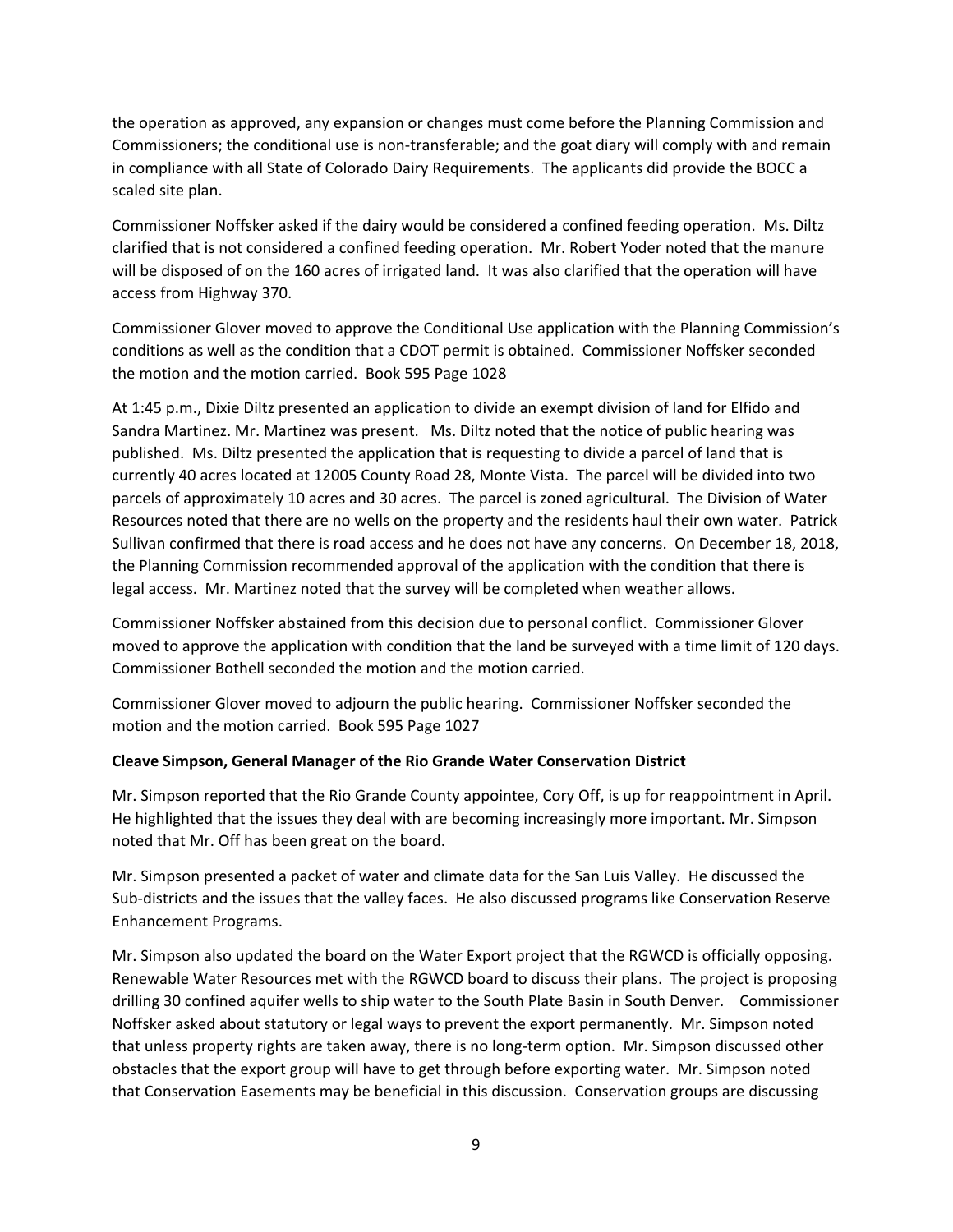ways to create aquifer conservation easements to keep water in the valley and cut pumping to promote healthy aquifers. He asked that the BOCC consider a resolution to join the bandwagon to oppose water exportation. He noted that the RGWCD is focusing on public outreach and education at this time.

Mr. Simpson also spoke to the board on behalf of Adams State University as the Chair of the Board of Trustees. He discussed the interim president and that it will be proposed that she become the new president. He noted that she has a great vision for the school. He also reported that Adams State's financials are starting to improve and are no longer on academic probation with Higher Ed.

At 2:35 p.m. Commissioner Glover moved to adjourn the meeting. Commissioner Noffsker seconded the motion and the motion carried. Meeting was adjourned.

Attest:

Suzanne Bothell, Chairman Nikita Christensen Nikita Christensen Chairman of the Board Clerk of the Board

COUNTY COMMISSIONERS' PROCEEDINGS

State of Colorado (1)

ss

County of Rio Grande )

The Board of the Rio Grande County Commissioners met in regular session on January 30, 2019.

At 9:00 a.m., Chairman Bothell called the meeting to order. Chairman Bothell led the opening prayer. The Pledge of Allegiance was said.

Clerk of the Board, Nikita Christensen, called roll. Commissioner Suzanne Bothell, Commissioner Gene Glover, Commissioner John Noffsker, County Administrator, Roni Wisdom and County Accountant, Tina Wilson were present.

### **Adoption of the Agenda**

Commissioner Noffsker moved to approve the agenda as amended. Commissioner Glover seconded the motion and the motion carried.

### **Public Comment**

Marlayna Martinez with Denver University presented a community survey. The survey is being used in the study titled, "Implementing Technology and Medication Assisted Team Training and Treatment in Rural Colorado (IT MATTTRs Colorado)". The study is developed to learn the public's perception of opioid use disorders. Currently the study is being taken in Del Norte, Alamosa, and La Jara as well as eastern rural Colorado. Commissioner Glover invited Ms. Martinez to the Rotary Club on February 6, 2019.

There were no other public comments.

# **Consent Agenda**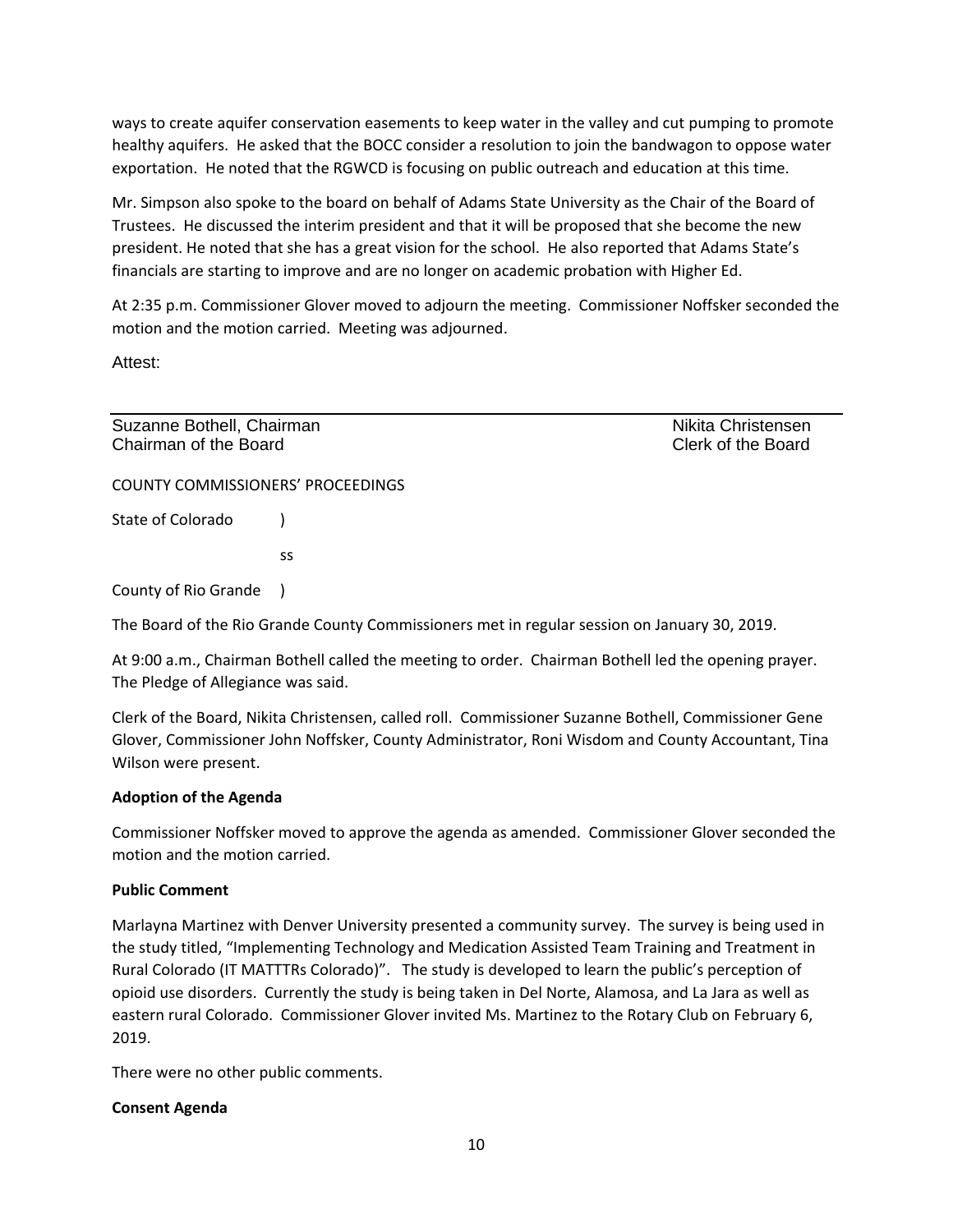The consent agenda was presented which included: Minutes from January 16, 2019, accounts payable and payroll. Commissioner Glover moved to approve the consent agenda. Commissioner Noffsker seconded the motion and the motion carried.

#### **January 2019 First of Month Vouchers**

| <b>Vendor</b>                                    | <b>Service</b>                                                         | <b>Amount</b> |
|--------------------------------------------------|------------------------------------------------------------------------|---------------|
| <b>BOBBIE HATTON</b>                             | APPRECIATION FOR SERVICE FROM KARLA, MONA,<br>PEGGY AND BRIAN          | \$49.65       |
| BROWN'S SEPTIC SVC INC                           | SEPTIC SERVICES / RENTAL PORTABLE RESTROOMS                            | \$82.00       |
| COLORADO DEPART. OF REVENUE                      | DECEMBER 2018 SALES TAX                                                | \$284.00      |
| COLORADO DIVISION OF PROPERTY<br><b>TAXATION</b> | 2019 LAW SEMINAR REGISTRATION                                          | \$110.00      |
| <b>CTSI</b>                                      | PAYMENT OF EMPLOYMENT TERMINATION /<br>DEDUCTIBLE / WILLIAMS           | \$10,000.00   |
| E-470 PUBLIC HIGHWAY                             | STEPHEN TRAINING IN DENVER / TOLL ROAD                                 | \$17.30       |
| HIGH VELOCITY GRAPHICS, LLC                      | 24X60 BANNER                                                           | \$40.00       |
| REYNOLDS ASH + ASSOCIATES                        | UNFUNDED COURTHOUSE                                                    | \$33,594.11   |
| RONI WISDOM                                      | <b>COAT FOR EXITING SHERIFF</b>                                        | \$97.10       |
| <b>SHAMROCK FOODS COMPANY</b>                    | INV CONT - 11082456, 11086973, / ACCT# 86268                           | \$2,689.47    |
| <b>TOTAL OFFICE SOLUTIONS</b>                    |                                                                        | \$430.76      |
| <b>VERIZON WIRELESS</b>                          | ACCT# 765509857-00002, ACCT# 765509857-00005,<br>ACCT# 765509857-00006 | \$727.38      |
|                                                  | <b>Total</b>                                                           | \$48,121.77   |

#### **January 2019 Mid-Month Vouchers**

| Vendor                             | <b>Service</b>               | <b>Amount</b> |
|------------------------------------|------------------------------|---------------|
| AGENCY TOURISM MARKETING           | LEADS PROCESSING,            | \$250.00      |
|                                    | <b>MAINTENANCE AND HELP</b>  |               |
|                                    | LEADS PROCESSING, TOURISM    | \$465.47      |
|                                    | ENGINE, EMAIL DELIVERY,      |               |
|                                    | MAINTENANCE AND HELP,        |               |
|                                    | <b>DEVELOPMENT</b>           |               |
| AIRGAS USA, LLC                    | <b>WELDING SUPPLIES</b>      | \$226.47      |
| ALAMOSA CO NURSING SVC             | <b>REIMBURSEMENT FOR</b>     | \$1,828.52    |
|                                    | PARTNERSHIP COORDINATOR      |               |
| ALAMOSA COUNTY                     | CDA NWF 2018 GRANT           | \$18,441.00   |
| ALTA FUELS, LLC                    | <b>ACCT# 1935</b>            | \$877.18      |
| <b>AMY LIN ENGLE</b>               | TOURISM ASSISTANT FOR DEC    | \$1,000.00    |
|                                    | AND JAN                      |               |
| ANGIE MEDINA, RN, MSN              | QMAP CLASS / ACCT RGSO       | \$240.00      |
| BROWN'S SEPTIC SVC INC             | ACCT RGSO / PUMP GREASE TRAP | \$480.00      |
| BURRIS AND SONS BUCKING BULLS, LLC | <b>SOUTH FORK RODEO</b>      | \$1,000.00    |
|                                    | <b>BULL RIDING SCHOOL MV</b> | \$900.00      |
| <b>CDHS CENTRAL ACCOUNTING</b>     | <b>DECEMBER</b>              | \$4.00        |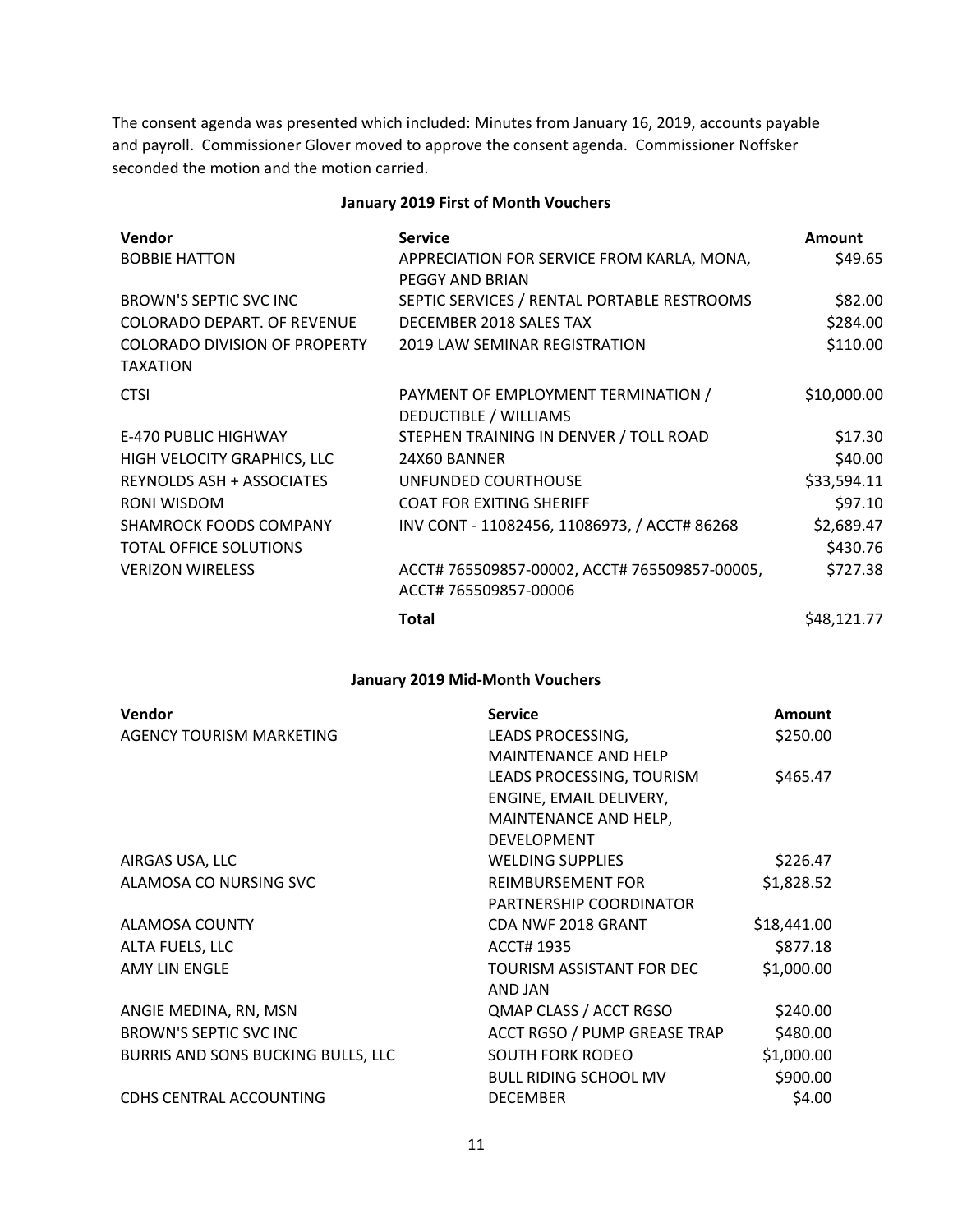| <b>CENTURYLINK</b>                      | 7198524781                                  | \$438.60    |
|-----------------------------------------|---------------------------------------------|-------------|
|                                         | 7196573325233                               | \$61.77     |
| <b>CHAFFEE CNTY PUBLIC HLTH</b>         | EPSDT CONTRACT BILLING FOR                  | \$2,890.00  |
|                                         | NOVEMBER AND DECEMBER 2018                  |             |
| CHAVEZ PLUMBING & HEATING, LLC          | CHECKED HEAT, FOUND A BAD                   | \$478.00    |
|                                         | RELAY, REPLACED RELAY                       |             |
|                                         | / FOUND BLOWN FUSE AND                      |             |
|                                         | REPLACED WITH FUSE ON                       |             |
|                                         | THE CONDENSATE PUMP #2, THAT                |             |
|                                         | <b>COUNTY HAD</b>                           |             |
| <b>CO.BUREAU OF INVESTIGATIO</b>        | ACCT# CO0530CCW                             | \$262.50    |
| <b>COLO COUNTY TREASURER'S</b>          | <b>ANNUAL DUES</b>                          | \$400.00    |
| <b>COLO PUBLIC TRUSTEE ASSOC</b>        | 20196 ANNUAL DUES                           | \$200.00    |
| <b>COLORADO ASSESSOR'S ASSOC</b>        | <b>2019 DUES</b>                            | \$1,042.00  |
| COLORADO COUNTIES CASUALTY & PROP. POOL | <b>CCAPP INSURANCE 2019</b>                 | \$117,282.0 |
|                                         | <b>CONTRIBUTION</b>                         | 0           |
|                                         | <b>CCAPP INSURANCE 2019</b>                 | \$911.00    |
|                                         | <b>CONTRIBUTION</b>                         |             |
| <b>COLORADO COUNTIES INC</b>            | <b>2019 DUES</b>                            | \$13,500.00 |
|                                         | 2019 PUBLIC LANDS DUES                      | \$1,245.00  |
| CONEJOS COUNTY WEED CONTROL DIST        | <b>CDA NWF GRANT 2018</b>                   | \$11,100.70 |
| <b>CORDELL CURTIS</b>                   | <b>1 YEAR SPONSORSHIP</b>                   | \$2,500.00  |
| <b>COUNTY SHERIFFS OF COLO</b>          | <b>ACCT RGSO / NEW SHERIFFS</b>             | \$2,500.00  |
|                                         | INSTITUTE /                                 |             |
| COUNTY WORKER'S COMPENSATION POOL       | CTSI WORKERS COMPENSATION                   | \$91,034.00 |
|                                         | <b>2019 CONTRIBUTION</b>                    |             |
|                                         | <b>WORKERS COMPENSATION</b>                 | \$463.00    |
| <b>DISTRICT ATTORNEY OFFICE</b>         | 1ST PORTION OF 2019 BUDGET                  | \$22,166.67 |
| <b>EDIFICE CREATIVE, LLC</b>            | <b>TOURISM ENGINE AND EMAIL</b>             | \$40.94     |
|                                         | <b>DELIVERY</b>                             |             |
| <b>ENDPOINT DIRECT, INC</b>             | <b>2018 TAX NOTICES</b>                     | \$3,800.00  |
| ENVIRONMENTAL ALTERNATIVES, INC         | 1035 6TH STREET ASBESTOS TEST               | \$1,010.00  |
| ESRI, INC.                              | ARCGIS DESKTOP UPGRADE FROM<br><b>BASIC</b> | \$2,200.00  |
| <b>GUNBARREL STATION, INC</b>           | A-51, A-32                                  | \$78.00     |
| HARRIS PUBLISHING, INC.                 | ULTIMATE SNOWMOBILE TRAVEL                  | \$850.00    |
|                                         | <b>GUIDE</b>                                |             |
|                                         | INV CONT - 49080, 49081, 49357,             | \$360.00    |
|                                         | / DIRT TOYS                                 |             |
|                                         | MAG, FOR MAY, JUNE, JULY, AUG,              |             |
|                                         | SEPT, OCT                                   |             |
| HAYNIE'S INC.                           | INV CONT - 496786, 496446, /                | \$88.81     |
|                                         | ACCT# 7066                                  |             |
| <b>JACK'S MARKET</b>                    | COKE FOR TOILET / PUMICE                    | \$102.90    |
|                                         | STONES /                                    |             |
|                                         | PINESOL / PAPER TOWELS                      |             |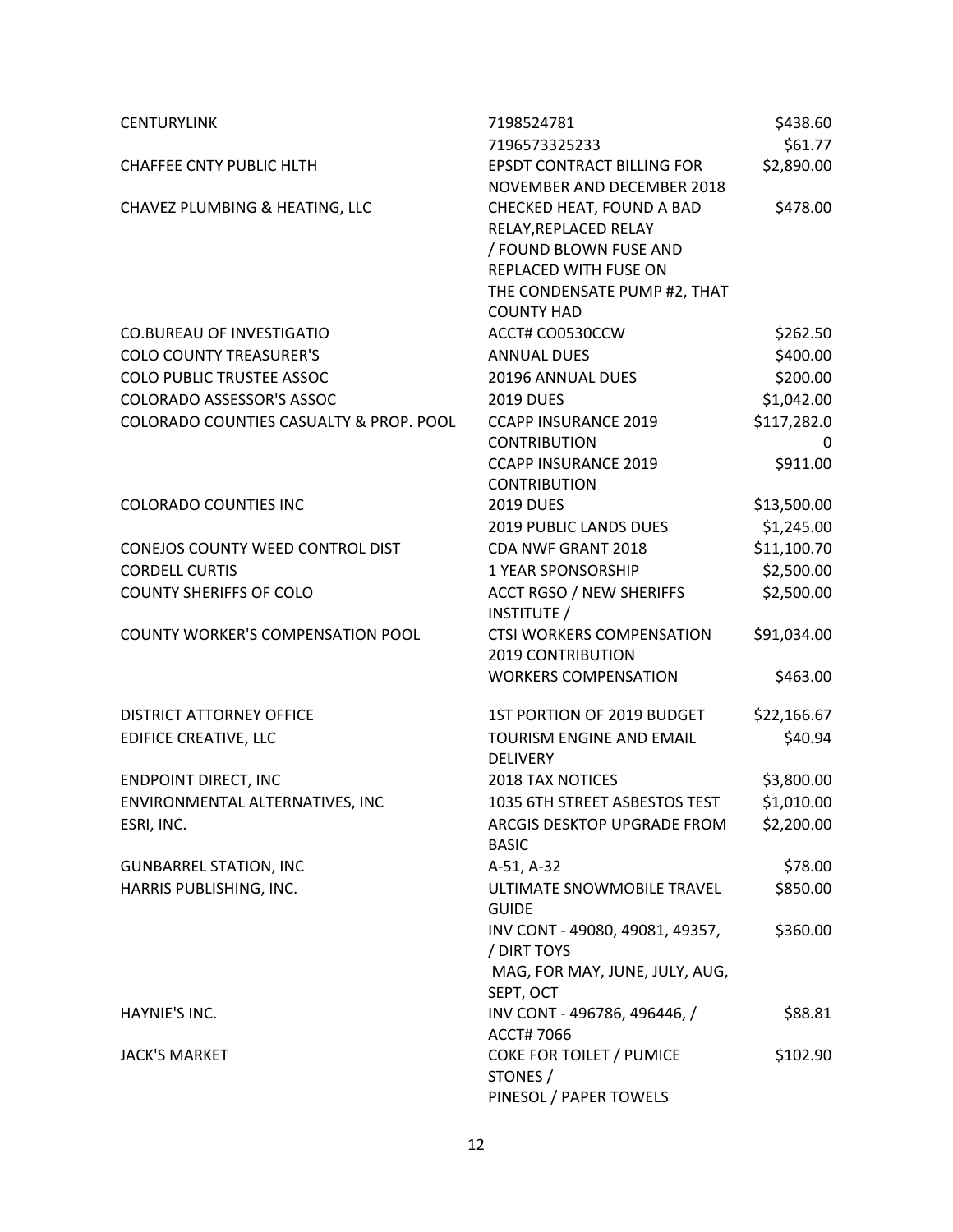|                                                 | <b>BALANCE FROM DECEMBER 2018</b>                            | \$10.32                   |
|-------------------------------------------------|--------------------------------------------------------------|---------------------------|
| JADE COMMUNICATIONS, LLC                        | ACCT#2938                                                    | \$86.91                   |
| <b>KEN'S SERVICE CENTER</b>                     | INV CONT - 54025, 53900, 53771,<br>53986, 53757 / ACCT# RGSO | \$1,729.29                |
| KIMBERLY BRYANT                                 | MONTHLY PAY FOR SIM<br>DECEMBER 2018                         | \$2,976.39                |
| <b>KRISTI HILLIS</b>                            | MONTHLY PAY FOR DECEMBER<br>2018                             | \$1,125.00                |
| LAKE COUNTY HEALTH DEPT.                        | DECEMBER 2018                                                | \$725.00                  |
| <b>MADDOX COLLECTIONS</b>                       | NEW EMPLOYEE DRUG SCREEN                                     | \$30.00                   |
|                                                 | NEW EMPLOYMENT DRUG<br><b>SCREEN</b>                         | \$30.00                   |
| MASTER PRINT & WEB DESIGN, INC                  | <b>WEBSITE HOSTING, SEARCH</b>                               | \$256.90                  |
|                                                 | <b>ENGINE</b>                                                |                           |
|                                                 | OPTIMIZATION, DOMAIN<br><b>REGISTRATION</b>                  |                           |
|                                                 | SEARCH ENGINE OPTIMIZATION                                   | \$100.00                  |
| <b>MAX GARCIA</b>                               | STIPEND FO RSPEAKING AT YOUTH                                | \$100.00                  |
|                                                 | SUMMIT ON 12/06/2018                                         |                           |
| MDS WASTE & RECYCLE, INC                        | <b>JANUARY</b>                                               | \$143.00                  |
| MEADOW GOLD DAIRIES, INC                        | INV CONT - 81004286 / ACCT#<br>1052229                       | \$274.80                  |
| MILES PARTNERSHIP, LLLP                         | <b>CTO STATE VACATION GUIDE</b>                              | \$7,471.50                |
| MOBILE RECORD SHREDDERS, LLC                    | SHREDDING / DECEMBER                                         | \$28.00                   |
| <b>MONTE VISTA CHAMBER</b>                      | <b>MOUNTAIN FILM TOUR</b>                                    | \$2,100.00                |
| MONTE VISTA COOPERATIVE                         | ACCT# 4532229                                                | \$10.15                   |
|                                                 | ACCT# 4531231                                                | \$42.68                   |
|                                                 | CUSTOMER #4530243 / PROPANE<br>$\prime$                      | \$421.97                  |
|                                                 | <b>MAINTENANCE</b>                                           |                           |
| <b>MONTE VISTA CRANE</b>                        | 2019 FESTIVAL FUNDING                                        | \$1,000.00                |
| MOORE MEDICAL, LLC                              | ACCT RGSO #58813908                                          | \$103.81                  |
| MYERS BROTHERS TRUCK AND TRACTOR, INC           | <b>UNIT 87</b>                                               | \$633.06                  |
| NATIONAL ASSOCIATION OF COUNTY ENGINEERS        | <b>NACE MEMBERSHIP</b>                                       | \$200.00                  |
| NOTES & NUMBERS, LLC.                           | <b>CLERK FOR MANAGERS MEETING</b>                            | \$50.00                   |
| PAXVAX, INC                                     | <b>VIVOTIF CAP X4</b>                                        | \$197.40                  |
| PEN CRAFT DESIGN COMPANY                        | HARD DRIVE AND POSTAGE                                       | \$53.94                   |
| PITNEY BOWES, INC.                              | RESERVE ACCOUNT FOR POSTAGE                                  | \$5,000.00                |
| PRO COM, LLC                                    | <b>ANNUAL FEE</b>                                            | \$44.00                   |
|                                                 | <b>ERIC</b>                                                  | \$37.00                   |
|                                                 | PRE EMPLOYMENT DRUG SCREEN                                   | \$37.00                   |
| RELIANCE STEEL CO. #12                          | <b>ACCT# 253</b><br>LAND USE CODE BOOK                       | \$680.00                  |
| RG & ASSOCIATES, LLC<br>RIO GRANDE CONSERVATION | <b>BUILDING RENT</b>                                         | \$4,633.75<br>\$12,000.00 |
| <b>S &amp; S DISTRIBUTION, INC</b>              | <b>WATER</b>                                                 | \$18.00                   |
|                                                 |                                                              |                           |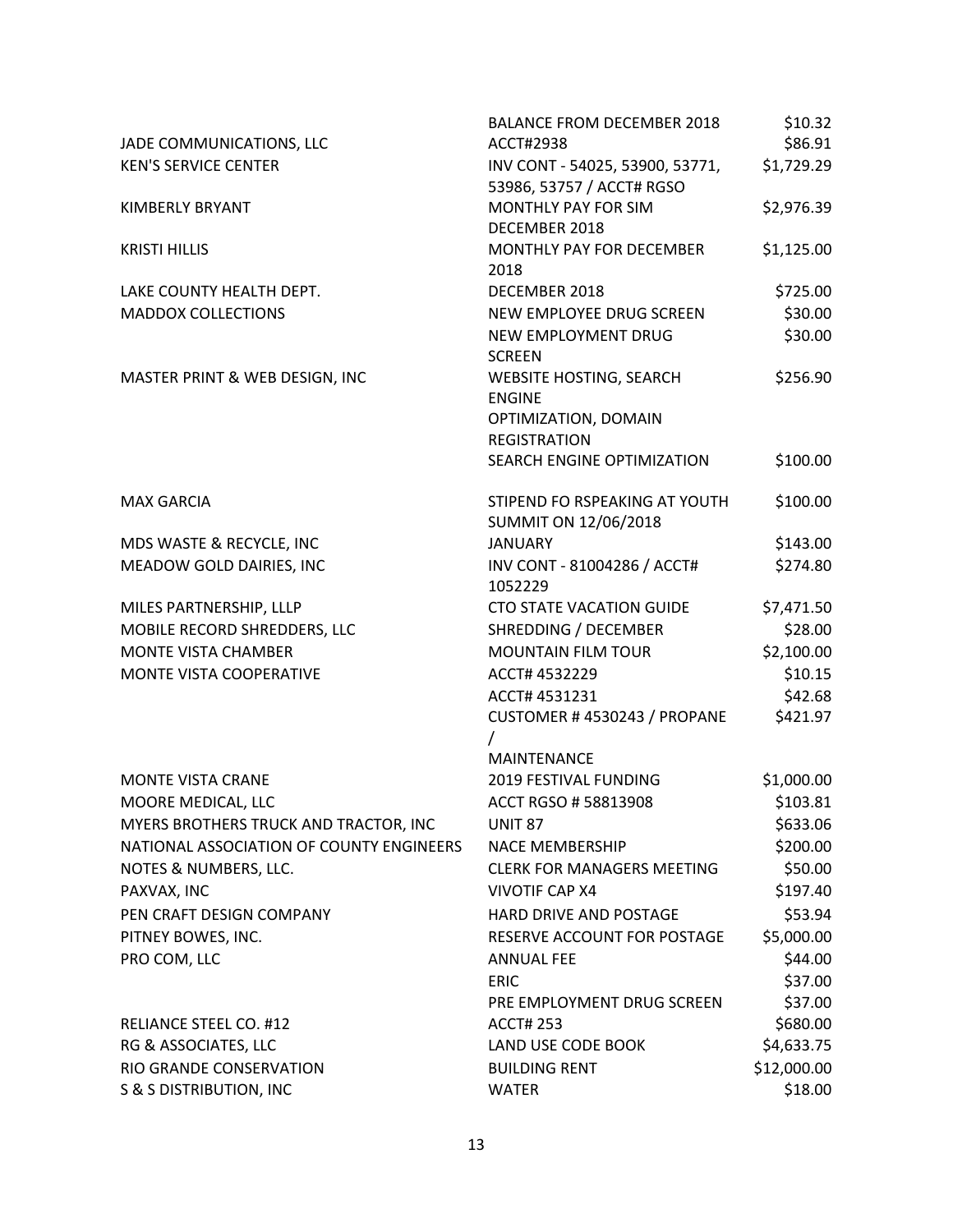|                                          | <b>WATER</b>                                                                                                                          | \$48.80     |
|------------------------------------------|---------------------------------------------------------------------------------------------------------------------------------------|-------------|
| SAGUACHE CO PUBLIC HEALTH                | TOB SUB CONTRACT PYMT FOR<br>OCTOBER 2018                                                                                             | \$3,921.37  |
| SAGUACHE COUNTY JAIL                     | DECEMBER HOLDING                                                                                                                      | \$1,440.00  |
| <b>SAMS CLUB</b>                         | DECEMBER STATEMENT # 2538                                                                                                             | \$1,852.81  |
| SAN LUIS CENTRAL RAIL ROAD               | CDA NWF GRANT 2018                                                                                                                    | \$1,408.06  |
| SAN LUIS VALLEY COUNCIL                  | 2019 FUNDING                                                                                                                          | \$14,319.00 |
| SAN LUIS VALLEY FAIR BRD                 | 2019 SPONSORSHIP                                                                                                                      | \$1,000.00  |
| SAN LUIS VALLEY NATIONAL WILDLIFE REFUGE | CDA NWF GRANT 2018                                                                                                                    | \$12,025.10 |
| SAN LUIS VALLEY TOURISM                  | 2019 CONTRIBUTION - CTO<br><b>MARKETING GRANT MATCH</b>                                                                               | \$6,000.00  |
| SAN LUIS VALLEY TV INC                   | <b>1ST QUARTER STATEMENT FOR</b><br>2019                                                                                              | \$1,450.00  |
| SHORELAND                                | TRAVEL SOFTWARE / YEAR<br>RENEWAL FOR 2019                                                                                            | \$975.00    |
| <b>SILVER THREAD</b>                     | <b>4TH QUARTER FUNDING</b>                                                                                                            | \$5,000.00  |
| <b>SLV REC</b>                           | ACCT# 47050                                                                                                                           | \$196.00    |
| SOUTH FORK MUNICIPALITY                  | CDA NWF 2018 GRANT                                                                                                                    | \$3,795.64  |
| SOUTH FORK PROPANE, LTD. CO.             | ACCT# 10274                                                                                                                           | \$543.90    |
| <b>SUMMIT MARKET</b>                     | INV CONT - 3032950817,<br>3034920756, 3044640806,<br>2057950759,<br>3048870803, 3051570818,<br>3055320802, 3063820806 / ACCT#<br>4000 | \$283.15    |
| <b>SUMMIT PUBLISHING</b>                 | 1/2 PAGE AD ELEVATION<br><b>OUTDOORS</b>                                                                                              | \$780.00    |
|                                          | 1/2 PAGE AD ELEVATION<br><b>OUTDOORS</b>                                                                                              | \$800.00    |
| <b>SUNTRUST EQUIPMENT, CORP</b>          | <b>CUSTOMER# 405344 /</b><br>CONTRACT# 443-4008845-001                                                                                | \$10,547.00 |
| THYSSENKRUPP ELEVATOR                    | CONTRACT# 17952 / 1/01/2019-<br>3/31/2019                                                                                             | \$848.37    |
| TONI STEFFENS-STEWARD                    | <b>CTC CONSULTING AND TOB</b><br><b>CONSULTING FOR DECEMBER</b><br>2018                                                               | \$4,855.00  |
| TOWN OF DEL NORTE                        | CUST#'S 1512.01, 1892.01,<br>1822.01, 1030.02                                                                                         | \$292.62    |
| TYLER TECHNOLOGIES, INC                  | <b>TRAINING SERVICES</b>                                                                                                              | \$7,900.00  |
| UPPER RIO GRANDE EDC                     | 2019 MEMBERSHIP FEE                                                                                                                   | \$15,000.00 |
|                                          | <b>2019 MEMBER DUES</b>                                                                                                               | \$7,500.00  |
| <b>VALLEY COMMUNICATIONS</b>             | AGUA RAMON BUILDING AND<br>TOWER RENT/2019                                                                                            | \$800.00    |
| VALLEY LOCK AND SECURITY, INC            | FEES ASSESSED BY US DEPT OF AG<br>2016 HOMELAND SECURITY<br><b>GRANT FOR</b>                                                          | \$3,431.00  |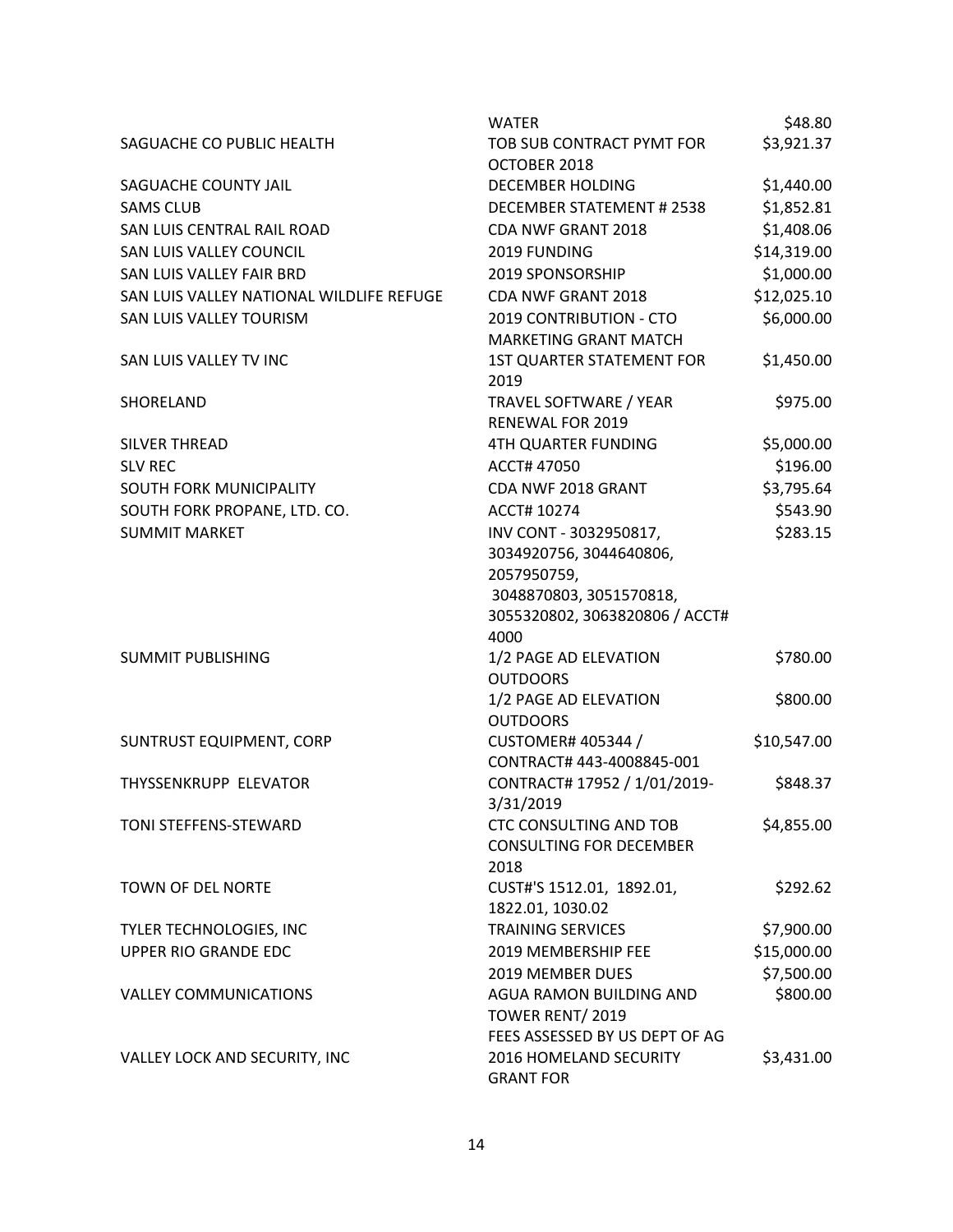|                               | DEPT OF SOCIAL SERVICES /          |              |
|-------------------------------|------------------------------------|--------------|
|                               | SUREILANCE                         |              |
|                               | CONTRACT# 11041 / ACCT# 2073 /     | \$105.00     |
| VALLEY LUMBER AND SUPPLY, INC | <b>SURVEY STAKES</b>               | \$20.48      |
| VENDOLA PLUMBING, INC         | <b>ACCT# RIOGSHE 2ND WATER</b>     | \$14,215.00  |
|                               | <b>HEATER</b>                      |              |
| <b>VERIZON WIRELESS</b>       | ACCT# 765509857-00004              | \$1,260.52   |
| VICTIM ASSISTANCE FUND        | <b>DECEMBER</b>                    | \$4.00       |
| <b>VOLVO OF DENVER</b>        | ACCT# 478100                       | \$276.50     |
| <b>WAGNER EQUIPMENT</b>       | <b>CUST# 74470</b>                 | \$317.03     |
| <b>WASTE MANAGEMENT-</b>      | CUSTOMER# 05925-74006              | \$234.06     |
| <b>WEX BANK</b>               | ACCT# 0406-00-819100-9             | \$464.27     |
| <b>WSB COMPUTER SERVICES</b>  | <b>3 SURFACE PROS</b>              | \$4,157.00   |
|                               | <b>ESET PROTECTION, ENCRYPTION</b> | \$860.00     |
|                               | LICENSE, EMAILS                    |              |
|                               | MAINTENANCE AGREEMENT              | \$2,500.00   |
|                               | <b>REMOTE MONITORING</b>           | \$1,386.00   |
|                               | MONITORING AND UPDATING            | \$2,871.00   |
|                               | <b>COMPUTER SOFTWARE</b>           |              |
|                               | <b>REMOTE MONITORING /</b>         | \$431.00     |
|                               | <b>MONITOR</b>                     |              |
|                               | <b>GGUITE</b>                      | \$100.00     |
|                               | <b>GGUITE / BASIC</b>              | \$450.00     |
|                               | <b>GGUITE</b>                      | \$150.00     |
|                               | <b>GGUITE BASIC</b>                | \$800.00     |
|                               | <b>GGUITE</b>                      | \$50.00      |
|                               | <b>ACCT RGSO / GGUITE</b>          | \$2,227.00   |
|                               | <b>ESET ENDPOINT PROTECTION</b>    | \$1,239.00   |
|                               | <b>ENTRUSTED MAIL</b>              | \$300.00     |
| <b>XCEL ENERGY</b>            | ACCT# 53-1143312-0                 | \$1,766.93   |
|                               | ACCT# 53-1083310-0                 | \$2,669.95   |
|                               | <b>Total</b>                       | \$490,935.96 |

# **January 2019 End of Month Vouchers**

| Vendor                                 | <b>Service</b>             | Amount     |
|----------------------------------------|----------------------------|------------|
| ALAMOSA CO NURSING SVC                 | TOB SUB CONTRACT PAYMENT / | \$4,483.78 |
|                                        | ENVIRONMENTAL HEALTH FOR   |            |
|                                        | DECEMBER 2018              |            |
| ALAMOSA COUNTY                         | <b>FEBRUARY RENT</b>       | \$315.00   |
| ALL TRUCK AND TRAILER                  | INV CONT - 009P354923, /   | \$363.24   |
|                                        | CUSTOMER # 68263           |            |
| ALPINE ARCHAEOLOGICAL CONSULTANTS, INC | SUMMITVILLE CDPHE GRANT /  | \$6,569.95 |
|                                        | 19 FEEA 112652             |            |
| ALTA FUELS, LLC                        | ACCT# 1935                 | \$1,990.12 |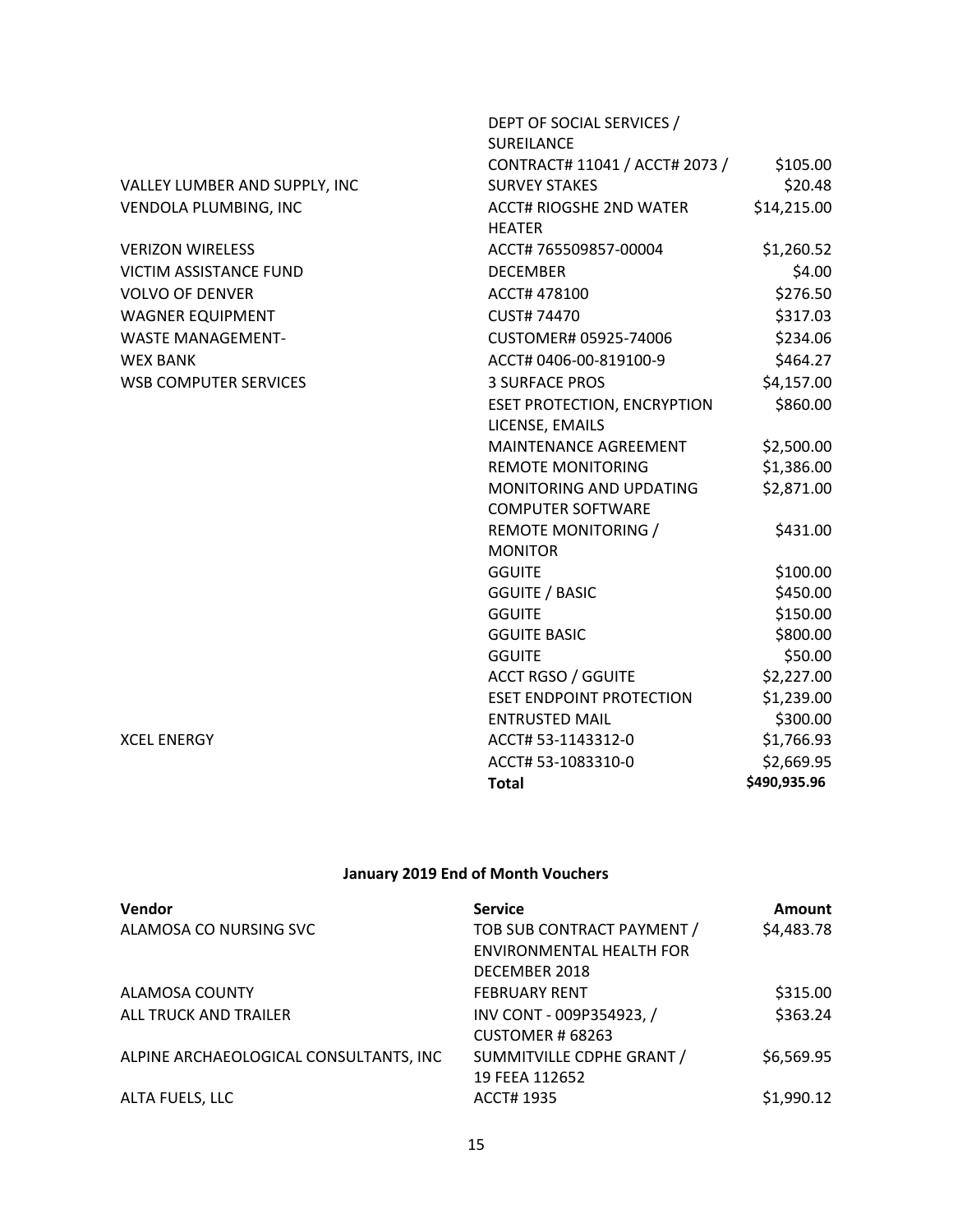|                                       | INV CONT - 215189, 215200,<br>215841, 215202, 216456,                                   | \$16,479.75          |
|---------------------------------------|-----------------------------------------------------------------------------------------|----------------------|
|                                       | 216461 / ACCT# 1935                                                                     |                      |
| AMERICAN FIDELITY                     | Automatic Invoice From Payroll                                                          | \$563.88<br>\$189.30 |
| AMERICAN PUBLIC LIFE                  | Automatic Invoice From Payroll<br><b>SOFTWARE</b>                                       |                      |
| <b>APEX SOFTWARE</b>                  |                                                                                         | \$1,190.00           |
| <b>B &amp; C ELECTRIC INC</b>         | <b>CHECK POWER TO HEATERS IN</b><br><b>TRUCK SHOP</b>                                   | \$90.00              |
| BLR / BUSINESS & LEGAL RESOURCES, LLC | ACCT# 1389122 / CUST#<br>6399131                                                        | \$536.99             |
| BLUE 360 MEDIA                        | <b>ACCT RGSO / HANDBOOKS</b>                                                            | \$949.50             |
| <b>BRITT L JARDON</b>                 | PER DIEM AND MILES<br>REIMBURSEMENT FOR ISE EXPO                                        | \$962.80             |
| BROWN'S SEPTIC SVC INC                | PUMPED SEPTIC TANK                                                                      | \$195.00             |
| BUSINESS SOLUTIONS LEASING, INC       | AGREEMENT#101-1260978-000                                                               | \$60.10              |
| <b>CARLA CHRISTENSEN</b>              | #10 ENVELOPES                                                                           | \$110.00             |
| <b>CAROL VORIS</b>                    | POST OFFICE MILEAGE                                                                     | \$9.00               |
| CARSE                                 | 2019 CARSE MEMBERSHIP DUES                                                              | \$90.00              |
| <b>CARY ALOIA</b>                     | <b>MEETING AND MILES</b>                                                                | \$73.40              |
| <b>CCOERA</b>                         | Automatic Invoice From Payroll                                                          | \$33,550.64          |
| <b>CENTURYLINK</b>                    | 7198524781                                                                              | \$434.75             |
|                                       | 7196573454                                                                              | \$61.96              |
|                                       | 7198735588                                                                              | \$54.44              |
| <b>CHAFFEE CNTY PUBLIC HLTH</b>       | <b>EPSDT CONTRACT BILLING FOR</b><br>JANUARY 2019                                       | \$1,445.00           |
| <b>CHARLES STILLINGS</b>              | <b>MEETING AND MILES</b>                                                                | \$65.75              |
| <b>CHERILYN RUE</b>                   | MILEAGE FOR THE MONTH                                                                   | \$40.50              |
| CIELLO POWERED BY SLVREC              | ACCT#'S 7000860100 /<br>7000860000                                                      | \$127.77             |
|                                       | ACCT#7000758500                                                                         | \$97.75              |
|                                       | ACCT#7000703800                                                                         | \$97.19              |
|                                       | ACCT# 7000751300                                                                        | \$561.11             |
|                                       | ACCT#7000751200                                                                         | \$526.47             |
|                                       | ACCT#7000708800                                                                         | \$59.95              |
| CO ASSOC. OF LOCAL PUBLIC HEALTH OFF. | 2019 CALPHO AND NACCHO<br><b>DUES</b>                                                   | \$909.00             |
| <b>COLORADO DEPT. OF REVENUE</b>      | Automatic Invoice From Payroll                                                          | \$14,993.00          |
| COMPUTER INFORMATION CONCEPTS, INC    | <b>CUSTOM PROGRAMMING</b><br>SIGNATURE CHANGE ON LASER<br><b>CHECKS</b>                 | \$300.00             |
| CONDUENT BUSINESS SOLUTIONS, LLC      | LAND RECORDS MANAGEMENT /<br>CUSTOMER 663731                                            | \$2,554.20           |
|                                       | TRACK SEARCH / SERVICE MAINT                                                            | \$25.00              |
|                                       | APPLICATION HOSTING /<br>TECHNOLOTY SOFTWARE /<br>HARDWARE / RECURRING<br>ORDER 1546725 | \$3,281.21           |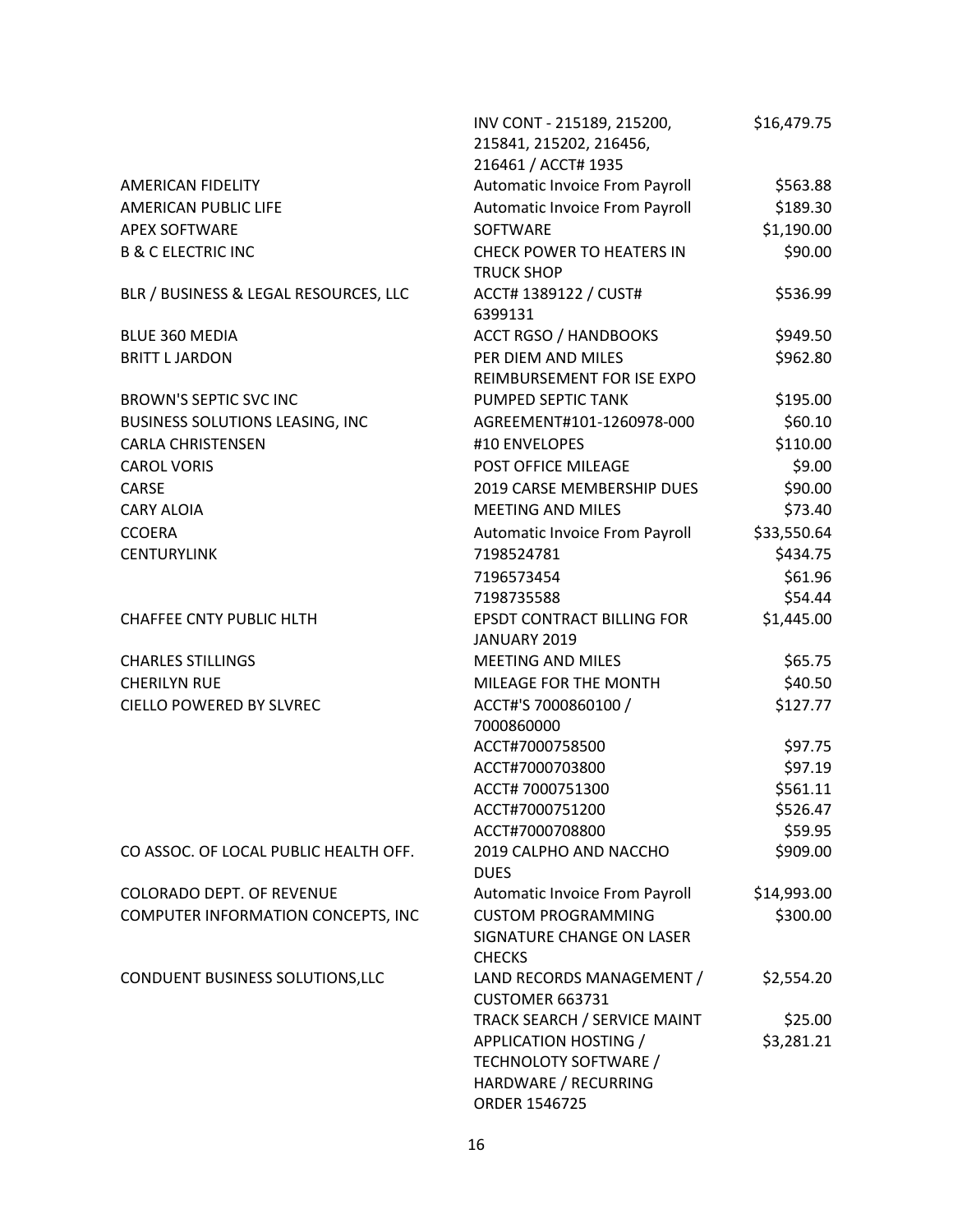| <b>CONEJOS COUNTY NURSING</b>   | DECEMBER 2018                                                             | \$1,681.40   |
|---------------------------------|---------------------------------------------------------------------------|--------------|
| <b>COSTILLA COUNTY PUBLIC</b>   | TOB SUB CONTRACT PAYMENT<br>FOR NOVEMBER 2018 / STEPP<br><b>TOB GRANT</b> | \$3,987.57   |
|                                 | <b>EPSDT CONTRACT BILLING FOR</b><br>NOVEMBER 2018                        | \$2,140.00   |
|                                 | TOB SUB CONTRACT PAYMENT<br>FOR STEPP TOB GRANT<br>DECEMBER 2018          | \$1,762.44   |
| <b>COUNTY SHERIFFS OF COLO</b>  | 2019 ACTIVE MEMBER DUES                                                   | \$3,377.43   |
| <b>CRIBS FOR KIDS</b>           | SLEEP SACK, PACIFIERS, SHEETS,<br><b>CRIBS FOR KIDS / MAGNETS</b>         | \$2,052.85   |
| <b>CTSI</b>                     | Automatic Invoice From Payroll                                            | \$90,124.27  |
| <b>CYNTHIA FORD</b>             | MILEAGE FOR END OF<br>DECEMBER 2018                                       | \$117.00     |
|                                 | <b>COORDINATOR SALARY LAST</b><br><b>HALF OF DECEMBER</b>                 | \$840.00     |
|                                 | <b>COORDINATOR SALARY FOR 1ST</b><br>1/2 OF JANUARY                       | \$3,810.00   |
|                                 | <b>COORDINATOR MILES AND</b><br><b>SUPPLIES</b>                           | \$606.93     |
| <b>DIANNE KOSHAK</b>            | <b>MILES TO MEETINGS</b>                                                  | \$49.50      |
| DIGITCOM ELECTRONICS, INC       | PROGRAMMING OF INSTALLED<br>DASH MOUNT RADIO                              | \$276.70     |
| <b>DIRECT TV</b>                | ACCT# 045235405                                                           | \$179.98     |
| <b>DWIGHT FREEMAN</b>           | <b>MEETING AND MILES</b>                                                  | \$63.50      |
| <b>ED RAPS</b>                  | COUNTY WEX CARD DID NOT<br>WORK.                                          | \$39.62      |
| <b>EMILY BROWN</b>              | MILEAGE TO MEETINGS                                                       | \$207.41     |
| ESRI, INC.                      | DESKTOP STANDARD SINGLE USE                                               | \$2,200.00   |
|                                 | ARCGIS DESKTOP ANNUAL                                                     | \$1,100.00   |
| <b>EVERETT MYERS</b>            | <b>MEETING AND MILES</b>                                                  | \$65.30      |
| <b>FAMILY SUPPORT REGISTRY</b>  | Automatic Invoice From Payroll                                            | \$1,262.00   |
| <b>FIRST BANKCARD</b>           | DEC/JAN STATEMENT                                                         | \$10,724.46  |
|                                 | SO DEC BILL ACCT# 12297                                                   | \$462.93     |
| FIRST SOUTHWEST BANK            | Automatic Invoice From Payroll                                            | \$104,644.38 |
| GALLS, LLC                      | SHOCK PLATE / VORTEX VESTS                                                | \$2,445.00   |
| <b>GENE GLOVER</b>              | MILEAGE AND PER DIEM TO CCI<br>CONFERENCE                                 | \$378.20     |
| <b>GLENN'S AUTO REPAIR, INC</b> | ACCT RGSO / CLUTCH IN 1999<br>F150                                        | \$1,181.94   |
| <b>GOBINS, INC</b>              | ACCT# 13756 / CONT 1359-01                                                | \$128.77     |
|                                 | CONT# FRU01780-01                                                         | \$34.73      |
| <b>GREAT AMERICA FINANCIAL</b>  | AGREEMENT#025-1070947-0000                                                | \$349.13     |
|                                 | AGREEMENT# 016-0939369-000                                                | \$136.17     |
| HAYNIE'S INC.                   | INV CONT - 498316, 498410,<br>498518, 497416, 1947411,                    | \$871.65     |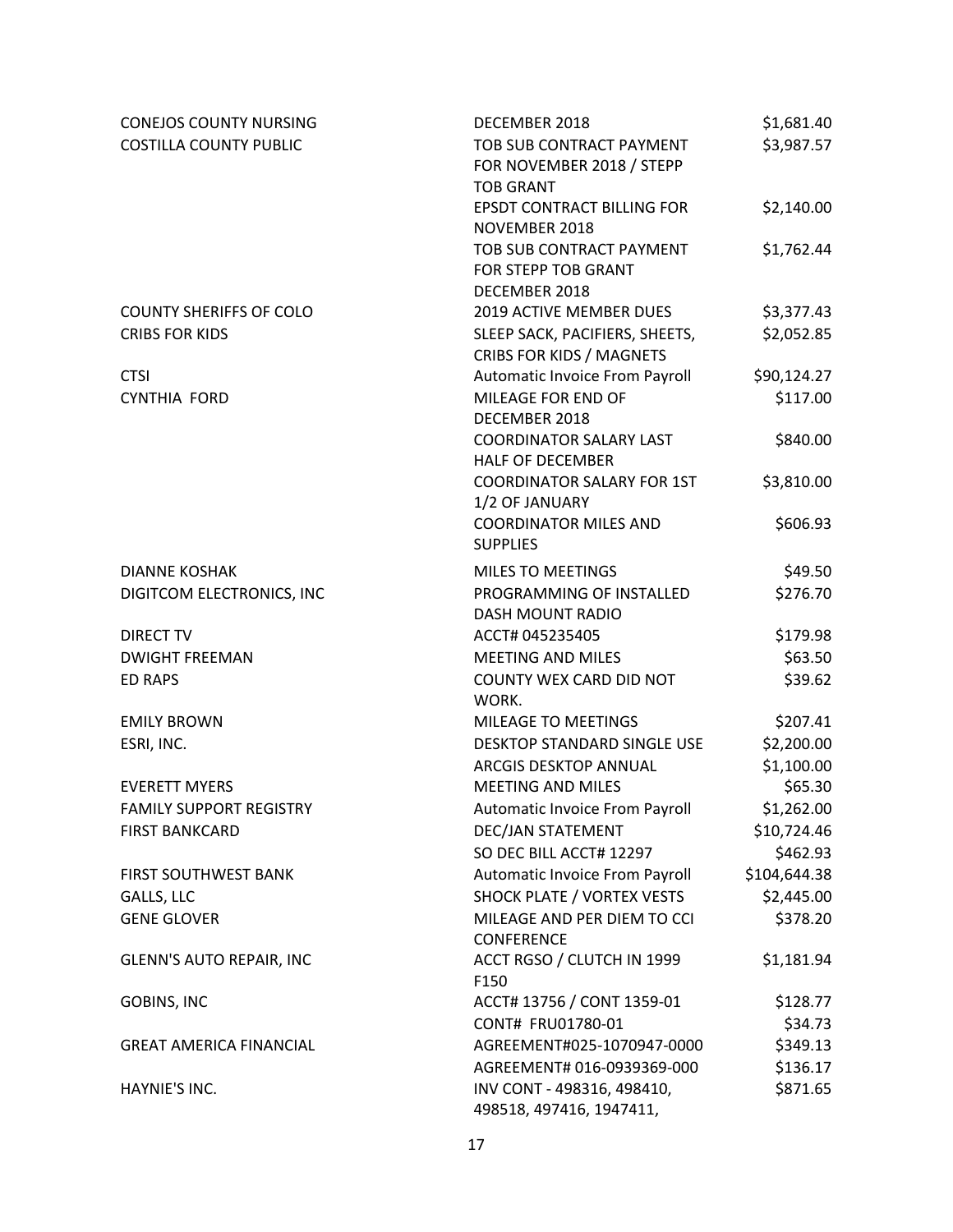|                                        | 497620, 497935, 498254,                                 |            |
|----------------------------------------|---------------------------------------------------------|------------|
|                                        | 496969, 496915, / ACCT# 7066                            |            |
| ICP, INC.                              | FEDERAL/STATE POSTERS / 5 -                             | \$125.00   |
|                                        | ALL IN ONE ENGLISH POSTER                               |            |
| <b>IDA SALAZAR</b>                     | <b>MILES TO MEETINGS</b>                                | \$301.50   |
| <b>INDUSTRIAL &amp; FARM SUPPLY</b>    | O-RING, FITTING, HOSE                                   | \$47.09    |
| <b>J &amp; D ULTIMATE EMBROIDERING</b> | LONG SLEEVE SHIRTS AND                                  | \$231.00   |
|                                        | HOODIES / OTHER 1/2 PD IN                               |            |
|                                        | DECEMBER 2018                                           |            |
| <b>J &amp; S COPIER SERVICE</b>        | <b>FREIGHT COSTS TO SHIP AND</b>                        | \$215.00   |
|                                        | RETURN / TONER FOR 4012i                                |            |
|                                        | COPIER / SO<br><b>REGISTRATION FOR CCVSOA</b>           |            |
| <b>JACK RUDDER</b>                     |                                                         | \$75.00    |
| <b>JEAN BORREGO</b>                    | SHSG 2016 PROJ 1 L2 / TRAVEL<br><b>SHSG 2017 PROJ 1</b> | \$471.60   |
|                                        | <b>COORDINATOR SALARY</b>                               | \$5,000.00 |
|                                        | SHSG 2017 PROJ 1 L3 /                                   | \$100.79   |
|                                        | SUPP/MAT VERIZON                                        |            |
| <b>KD KLENE</b>                        | ACCT# S10627172P                                        | \$73.80    |
| LEDS, LLC                              | 2018 WEB SEARCH STORAGE                                 | \$1,980.00 |
|                                        | AND ACCESS FEE FOR                                      |            |
|                                        | OCT/NOV/DEC 2018                                        |            |
| LENCO WEST, INC                        | INV CONT - 45040, 45080                                 | \$293.37   |
| <b>LEROY A ROMERO</b>                  | MONTHLY OFFICE CLEANING                                 | \$150.00   |
|                                        | <b>FOR JAN 2019</b>                                     |            |
| LOCKTON COMPANIES, LLC                 | <b>AIRPORT LIABILITY</b>                                | \$1,655.00 |
| <b>MATCO TOOLS</b>                     | <b>SHOP TOOLS</b>                                       | \$214.10   |
| MEADOW GOLD DAIRIES, INC               | INV CONT - 81004469, 81004567                           | \$462.00   |
|                                        | / ACCT# 1052229                                         |            |
| MICHAEL SISNEROS                       | ACCT RGSO / REBUILT DUE TO                              | \$590.00   |
|                                        | MINERAL AND DEBRIS BUILD-UP                             |            |
| <b>MONA SYRING</b>                     | CLERK TO THE BOARD NOV/DEC                              | \$552.50   |
|                                        | 2018                                                    |            |
| MONTE VISTA COOPERATIVE                | <b>INV CONT - 8410 / ACCT#</b>                          | \$33.99    |
|                                        | 4531231 ROAD & BRIDGE                                   |            |
| MONTE VISTA HISTORICAL SOCIETY         | <b>2019 CONTRIBUTION</b>                                | \$1,000.00 |
| MONTE VISTA MACHINE TOOL               | REPAIR BOLT / WELD EAR ON<br><b>HOUSING</b>             | \$102.50   |
| MUNICIPAL LEASING CONSULTANTS          | <b>DOCUMENTATION FEE</b>                                | \$695.00   |
| MYERS BROTHERS TRUCK AND TRACTOR, INC  | INV CONT - 34896, 34927,                                | \$186.05   |
|                                        | 34934, 34935                                            |            |
| NOTES & NUMBERS, LLC.                  | <b>CLERK TO THE BOARD</b>                               | \$500.00   |
|                                        | OCT/NOV/DEC 2018                                        |            |
| O & V PRINTING, INC                    | 2 HOLE PUNCHED PAPER FOR                                | \$80.18    |
|                                        | <b>RECORDING</b>                                        |            |
|                                        | CHECKS, ENVELOPES AND                                   | \$779.25   |
|                                        | <b>LABELS</b>                                           |            |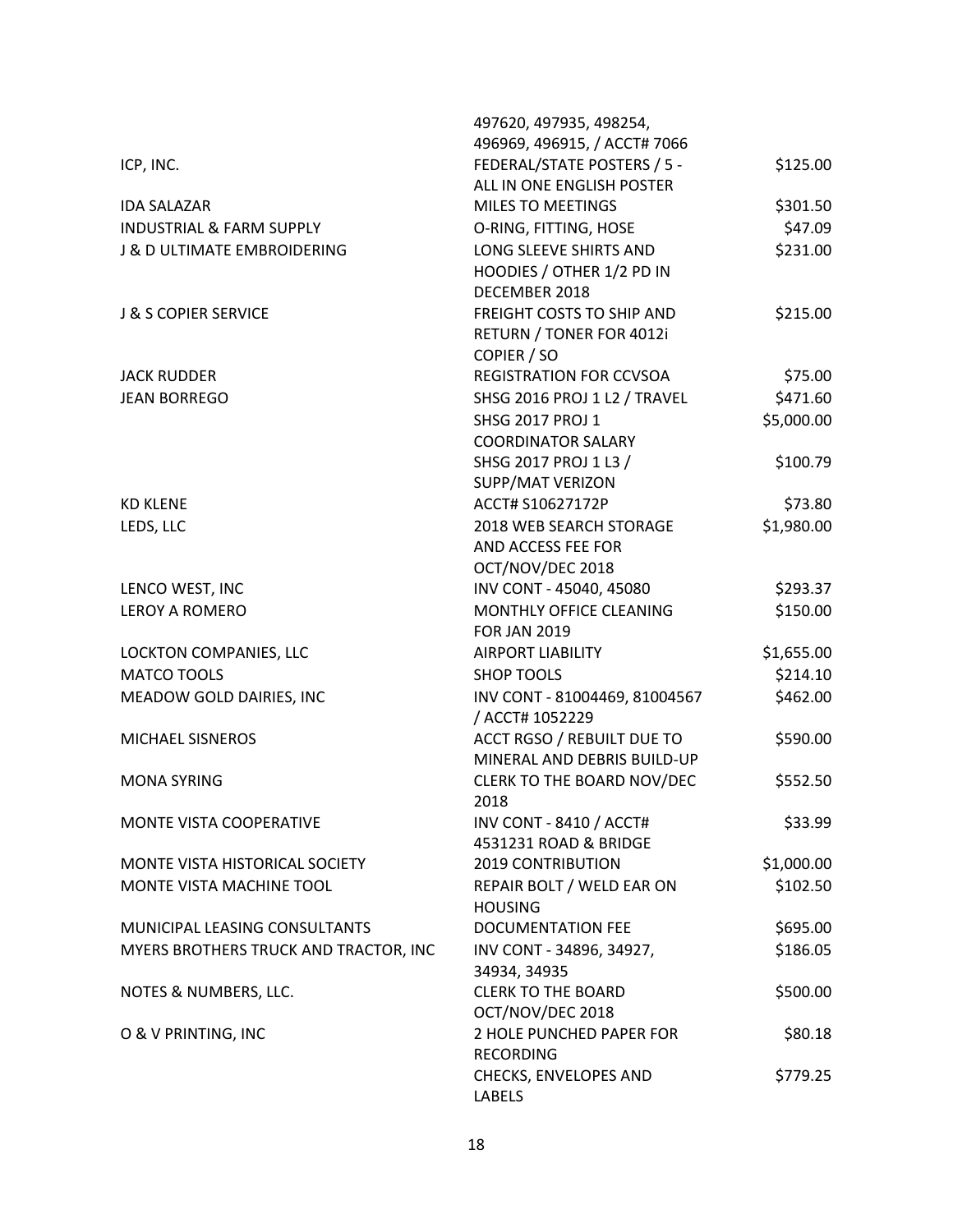|                                    | 200 IZ REMINDER CARDS/ ADULT<br>VACCINE RECORDS AND ADULT<br><b>IMMUN</b> | \$446.50   |
|------------------------------------|---------------------------------------------------------------------------|------------|
| PACIFIC CONCEPTS                   | ACCT RGSO / CUST #RIO10                                                   | \$411.81   |
| PARTS PLUS OF NEW MEXICO, INC      | CUST# 13016                                                               | \$392.90   |
| <b>PAUL WERTZ</b>                  | <b>MILES TO MEETINGS</b>                                                  | \$13.50    |
| RENSHAW LOCKSMITH SERVICE          | SERVICE CALL, FALCON                                                      | \$199.00   |
|                                    | <b>KNOBLOCK</b>                                                           |            |
| ROCK WATER MANAGEMENT, LLC         | <b>DECEMBER RENT</b>                                                      | \$450.00   |
|                                    | <b>JANUARY RENT</b>                                                       | \$450.00   |
| RYLIND INDUSTRIES, INC.            | SNOW WING TILT CYLINDER KIT                                               | \$97.00    |
|                                    | <b>HYDRAULIC PLOW CYLINDER /</b><br><b>PO A28</b>                         | \$608.00   |
| <b>S &amp; S DISTRIBUTION, INC</b> | WATER FOR NOVEMBER AND<br><b>DECEMBER</b>                                 | \$27.00    |
|                                    | <b>WATER DELIVERY</b>                                                     | \$40.00    |
| SAGUACHE CO PUBLIC HEALTH          | <b>EPSDT SERVICES FOR DECEMBER</b><br>2018                                | \$775.00   |
|                                    | TOB SUB CONTRACT PYMT FOR<br>DECEMBER 2018                                | \$1,036.55 |
| SARAH HERRERA                      | MILEAGE / STI PROJECT GRANT                                               | \$34.10    |
| <b>SECURITY BENEFIT</b>            | Automatic Invoice From Payroll                                            | \$3,360.00 |
| SHAMROCK FOODS COMPANY             | INV CONT-11092169, 11109162                                               | \$4,625.95 |
|                                    | / ACCT# 86268                                                             |            |
| SIRCHIE PRODUCTS, LLC              | <b>ACCT RGSO</b>                                                          | \$188.70   |
| SLV BEHAVIORAL HEALTH GROUP, INC   | BEHAVIORAL HEALTH GROUP /<br>SIM FOR DECEMBER 2018                        | \$5,680.08 |
| SLV PARTS, INC                     | <b>STARTER FOR TRUCK</b>                                                  | \$50.49    |
|                                    | <b>WIPERS FOR FORD TAURUS</b>                                             | \$33.98    |
|                                    | ACCT# 7046                                                                | \$12.95    |
| <b>SLV REC</b>                     | ACCT#'S 1337000605 /<br>7000235200 / 7000524700 /<br>7000541400           | \$746.00   |
|                                    | SF-4699010705 / DN-759843705<br>/ JAN 2019                                | \$175.00   |
|                                    | ACCT# 4705001905 / WEED<br><b>DISTRICT</b>                                | \$96.00    |
| SOLAR TRAFFIC SYSTEM, INC          | 30" SOLAR STOP SIGN                                                       | \$995.00   |
| SOUTH FORK WATER AND               | PAID FOR FULL YEAR 2019 / \$54<br>X <sub>4</sub>                          | \$216.00   |
| <b>STAPLES BUSINESS</b>            | ACCT# 10232802RCH /<br>STATEMENT# 1622758399                              | \$1,172.74 |
|                                    | ORDER# 7211028060                                                         | \$14.09    |
| STATE OF COLORADO                  | INV CONT - 16096, 16165,<br>16050/ ACCT# CTY170                           | \$857.66   |
| <b>STERICYCLE INC</b>              | <b>REGULATROY UPDATES FOR</b><br>DECEMBER 2018                            | \$83.34    |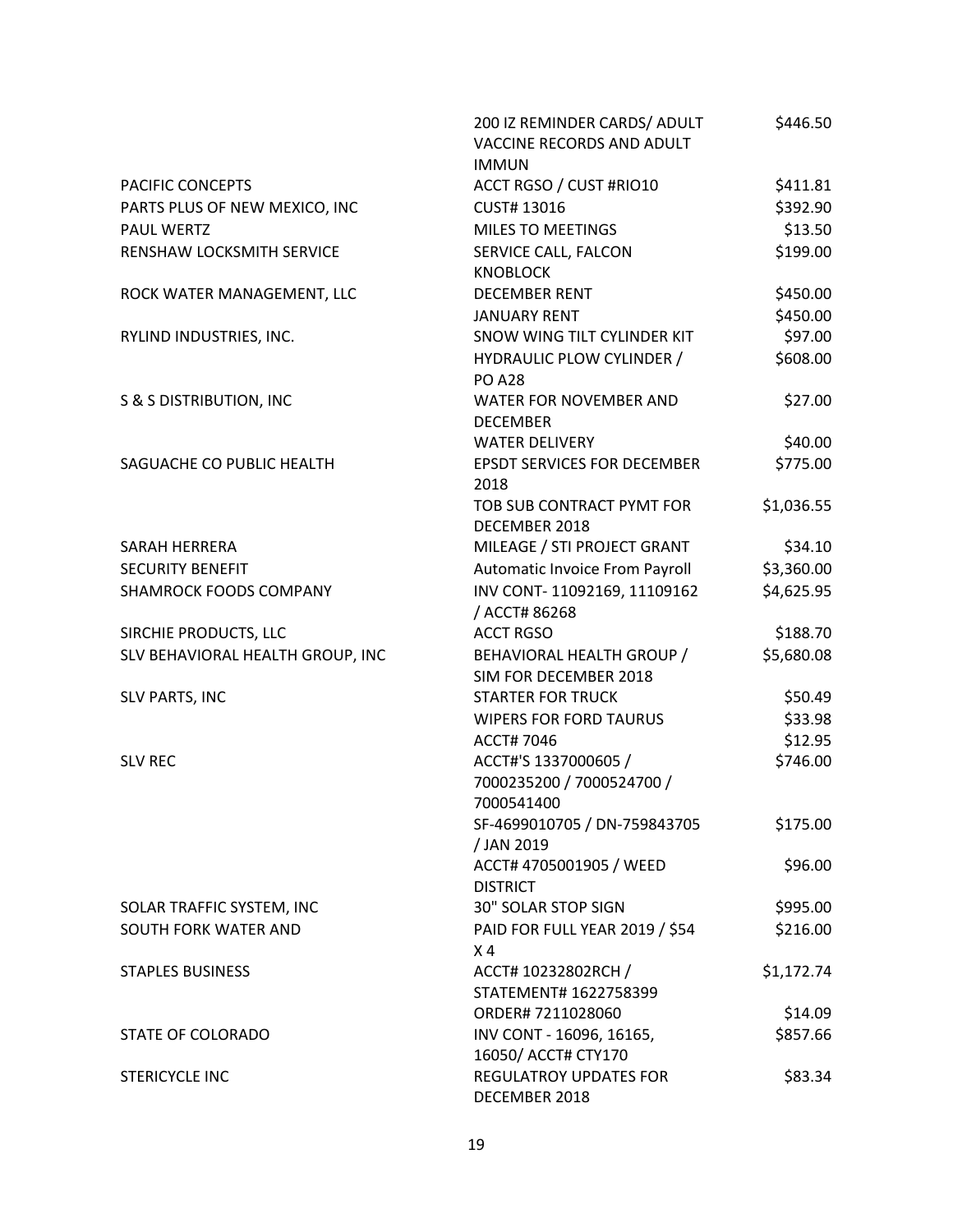| <b>TIMOTHY CARDEN</b>            | <b>MILEAGE</b>                                      | \$42.30      |
|----------------------------------|-----------------------------------------------------|--------------|
| <b>TOP TIER OIL SALES</b>        | <b>ACCT RGSO</b>                                    | \$541.55     |
| TORRES PLUMBING & HEATING, LLC   | <b>ACCT# 5660</b>                                   | \$736.25     |
| <b>TRACKER SOFTWARE CORP.INC</b> | Q1 2019                                             | \$463.00     |
| TX CHILD SUPPORT SDU             | Automatic Invoice From Payroll                      | \$520.00     |
| U.S. TRACTOR, INC                | ACCT# RIOGR007 / WIRING                             | \$22.11      |
| UNITED REPROGRAPHIC              | MAINTENANCE AGREEMENT FOR<br>OCT/NOV/DEC            | \$121.58     |
| VALLEY LUMBER AND SUPPLY, INC    | <b>48" SQUARE END LATHE</b>                         | \$166.88     |
| <b>VALLEY PUBLISHING</b>         | 2019 MEETING DATES                                  | \$40.00      |
| VALUEWEST, INC                   | <b>COMMERCIAL REAPPRAISAL</b><br><b>PYMT</b>        | \$3,000.00   |
| <b>VOLVO OF DENVER</b>           | ACCT# 478100                                        | \$154.39     |
| <b>WAGNER EQUIPMENT</b>          | INV CONT- P00C2131366,<br>P00C2131367 / ACCT# 74470 | \$1,323.01   |
| <b>WAXIE SANITARY SUPPLY</b>     | <b>CUSTOMER# 32319-1</b>                            | \$654.40     |
| <b>WEX BANK</b>                  | ACCT# 0406-00-821424-9                              | \$3,241.99   |
|                                  | ACCT# 0406-00-819102-5                              | \$469.72     |
| <b>WILLIAM F. DUNN</b>           | LEGAL FEES JANUARY                                  | \$1,093.75   |
|                                  | <b>LEGAL FEES</b>                                   | \$437.50     |
| <b>WSB COMPUTER SERVICES</b>     | <b>GGUITE (GOOGLE APPS)</b>                         | \$500.00     |
|                                  | SAMSUNG 860 EVO                                     | \$112.00     |
|                                  | ACCT RGSO MONITOR, CAMERAS                          | \$2,178.00   |
|                                  | NORTHERN OUTDOOR DOME                               | \$1,976.00   |
|                                  | CAMERA REPLACEMENT FROM                             |              |
|                                  | <b>BEING DAMAGED</b>                                |              |
| <b>XCEL ENERGY</b>               | ACCT# 53-1143312-0                                  | \$2,026.05   |
|                                  | ACCT# 53-0012282874-7                               | \$5,029.51   |
|                                  | <b>Total</b>                                        | \$395,762.81 |

# **January 2019 Payroll**

| <b>TOTAL:</b>         | \$481,689.07 |
|-----------------------|--------------|
| <b>Public Health:</b> | \$22,521.01  |
| Airport:              | \$1,632.43   |
| <b>Weed District:</b> | \$3,939.87   |
| DSS:                  | \$125,472.52 |
| Road and Bridge:      | \$84,304.56  |
| County General:       | \$243,818.68 |

# **County Official and Department Head Reports**

Chairman Bothell stated that County Administrator, Roni Wisdom has resigned affective February 15, 2019.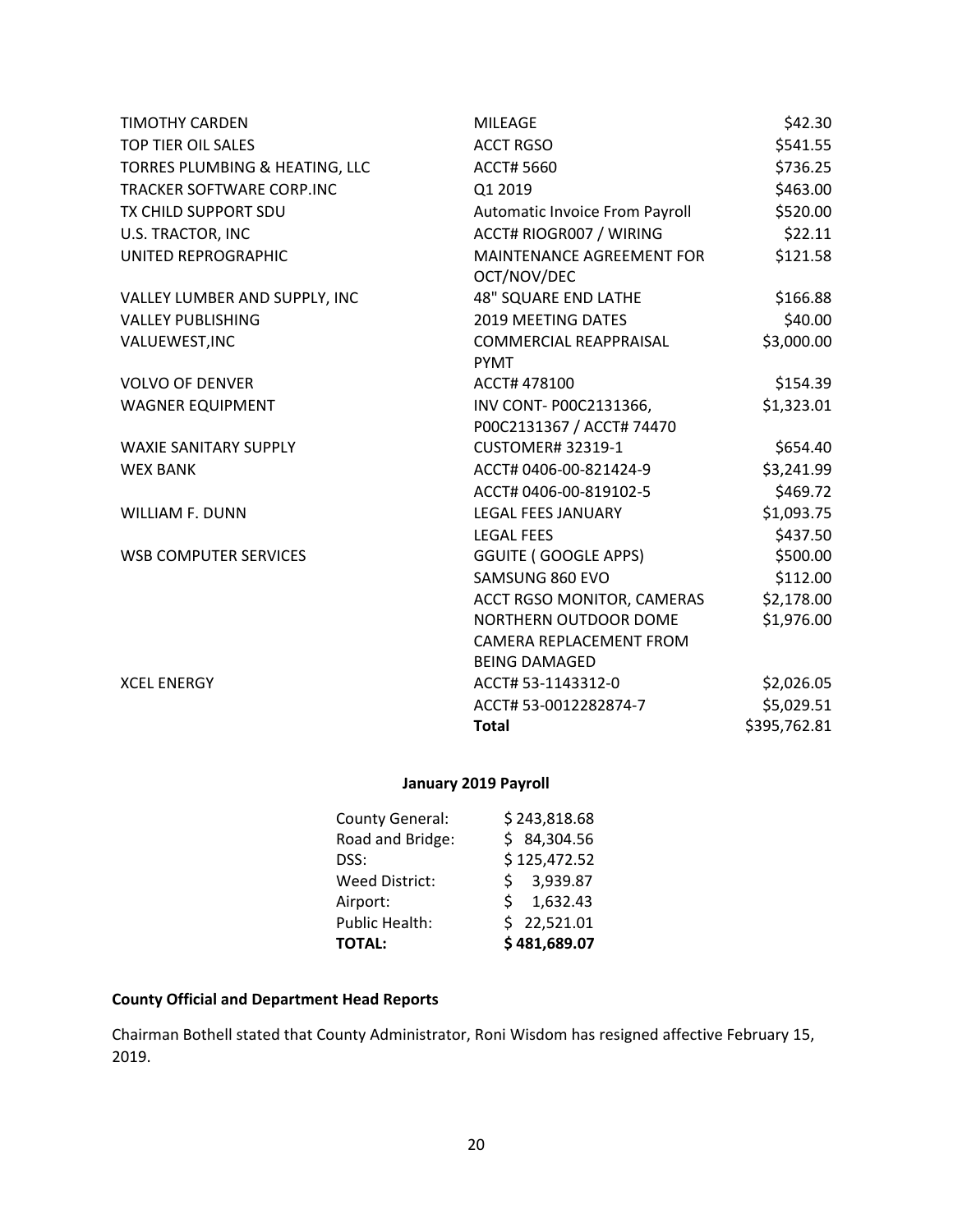**Patrick Sullivan, Road and Bridge**, presented for approval, the final documents for the Etnyre Distributor. He noted that this purchase was approved in the 2019 budget. Mr. Sullivan noted that he would like to send the purchase order in as soon as possible so that the distributor is available for the construction season. Chairman Bothell asked Mr. Sullivan about the bid being under budget at \$187,590.00. The Budget allotted for 210,000.00; Mr. Sullivan stated the budget was estimated using Alamosa County's purchase a few years ago. This distributor is replacing a 38-year-old piece of equipment. Commissioner Bothell asked if there would be any additions to the equipment. Mr. Sullivan explained that there will be lighting etc. needed however this will be from capital expenditures. The old distributor will be put on an auction when the new distributor is in operation. Commissioner Noffsker moved to approve the purchase order. Commissioner Glover seconded the motion and the motion carried.

Mr. Sullivan reported that the Monte Vista Coop Sale is in March and he will be cleaning up the yard, selling three pieces of equipment. The weed mower, a 1987 Chevy Crew Cab Pickup, and a 1968 Eager Beaver Trailer will be put on the Coop sale bill. He also noted that he is looking into purchasing a new lowboy trailer and may sell the old lowboy trailer through proper property disposal policies.

Mr. Sullivan presented the department's Highway Users' Tax Fund (HUTF) certified mileage sheet to be approved and signed. Commissioner Noffsker asked if this generates federal and state funding for the County. Mr. Sullivan stated that little to no federal funding would be given to Rio Grande County from this source. Commissioner Noffsker asked about roads that are not maintained. Mr. Sullivan noted that most of these roads are not in the County's system. Commissioner Bothell asked if the mileage changes on this sheet every year. Mr. Sullivan stated that if the department is doing their job, the mileage should change every year.

Commissioner Bothell asked if it would be possible for the Road and Bridge department to install street lights in the parking lot across from the courthouse. Mr. Sullivan noted that the department does not have the equipment for installing street lights in a high use area like that parking lot. He noted that street lights would need to be installed by an electrical company that has equipment and experience with is type of project.

**Emily Brown, Department of Public Health,** introduced the Del Norte High School Prevention Youth Council (PYC). Group members gave a presentation on the importance of suicide prevention and awareness. The Council stated that the Healthy Kids survey reports that 90.9% of youth that took this survey have considered suicide. The PYC program made t-shirts and asked the commissioners to support this cause. The group asked if County departments would wear these t-shirts to spread awareness on designated Fridays. One of the members explained the significance of the t-shirt design including the Suicide Awareness Ribbon, Suicide Hotline number and quote about suicide. Nancy Molina, Prevention Coordinator, asked that the County take orders from departments, then contact her to order t-shirts. She noted that the t-shirts would be sold to the County at cost.

Melonie Dominguez also presented a new project at Del Norte School called the Tiger Care Closet. The Tiger Care Closet has unused necessary hygiene products available for students in need. She asked if the County would be interested in putting a box in the offices around the County to collect donation items for the Tiger Care Closet. Commissioner Glover invited the group to present these projects to the Rotary Club. Ms. Molina noted that Communities Who Care grant allows the Public Health department to hire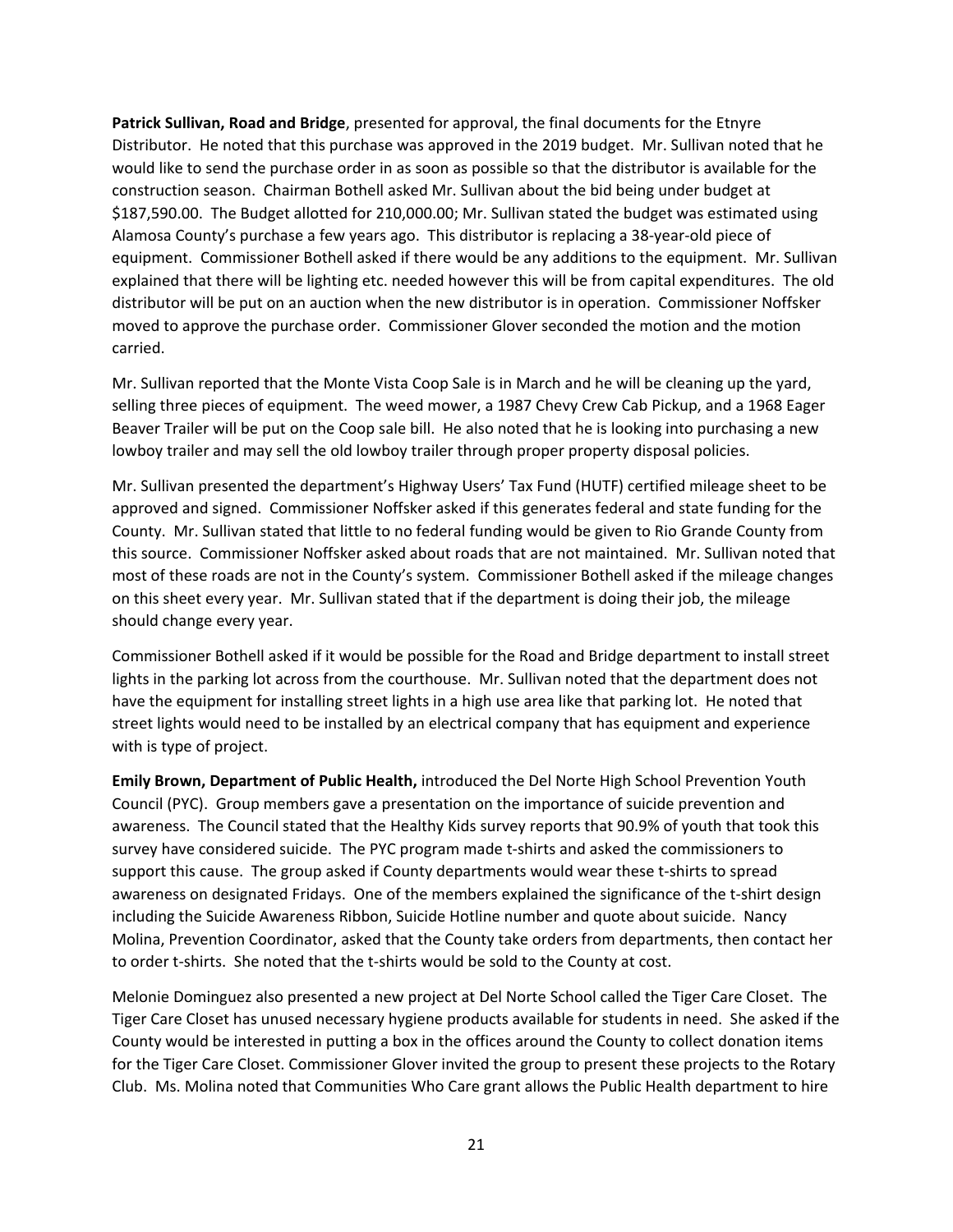County interns; these interns have helped create these projects. The Board decided that they will put a box in the County office for the Tiger Care Closet and buy Suicide Awareness t-shirts.

Ms. Brown thanked the Board for letting the Prevention Youth Council present. She reported that the SLV Health Access Risk Reduction Project (SHARRP )/Harm Reduction program is being explored for the possibility of having a facility in Del Norte. Area Health Education Center (AHEC) is working on creating policies and procedures for the Harm Reduction process. The County is identifying a possible facility location and meeting with the board to figure out details.

Ms. Brown presented a contract with the SLV Behavioral Health Group for the Fiscal Year of 2019, regarding the SIM Grant for \$93,400.00. She noted that this is a three-year grant that focuses on community health programs. Commissioner Noffsker moved to approve the contract. Commissioner Glover seconded the motion and the motion carried. Ms. Brown noted that Rio Grande County is the fiscal agent for all six counties. She also mentioned that relationships with Behavioral Health have improved in part because of this grant.

Ms. Brown reported that Continuity of Operations Planning (COOP) plan is being reviewed this year to broaden the discussion; including emergency planning, and prioritizing services provided during an emergency. This may also include how federal shutdowns would affect the department. Ms. Brown said that this may be a good discussion at managers' meetings. She noted that the County is liable for emergency planning.

Ms. Brown also presented two new positions within her department that are not currently in the budget. She noted that she would move consulting dollars to personnel budget. A supplemental budget will be needed for these positions. These positions include an Office Assistant and a Deputy Director. Ms. Brown stated that the Office Assistant position came out of the intern program. The part time position of the intern was a great asset to the department, Ms. Brown explained. The Deputy Director position would be created to help the public health department grow and become more sustainable. Ms. Brown explained that as funding increases and opportunities for the department to grow increase, she would like to be prepared with a high value employee that can take on these opportunities. This position would look at the big picture. Ms. Brown stated that she would only hire this position if she can find the right person. Chairman Bothell asked if she has the office space for these positions. Ms. Brown explained that she is exploring spaces within her department and others for more office space. However, she was also considering having this position work from home and part in the office. Commissioner Noffsker asked about possible funding available from the opioid lawsuit. Ms. Brown stated that it may provide funding, but she is not expecting it.

Commissioner Glover moved to approve hiring the Office Assistant position. Commissioner Noffsker seconded and the motion carried.

Commissioner Glover moved to approve hiring the Deputy Director, with the condition that Ms. Brown finds a person that fits the position. Commissioner Noffsker seconded the motion and the motion carried.

Ms. Brown reported that Paul has received his CPR trainer license and will be offering County employee CPR Trainings. The cost is still being calculated for these trainings. Costs for supplies for these trainings include the CPR cards, lungs in mannequin. Chairman Bothell recommended that Ms. Brown send a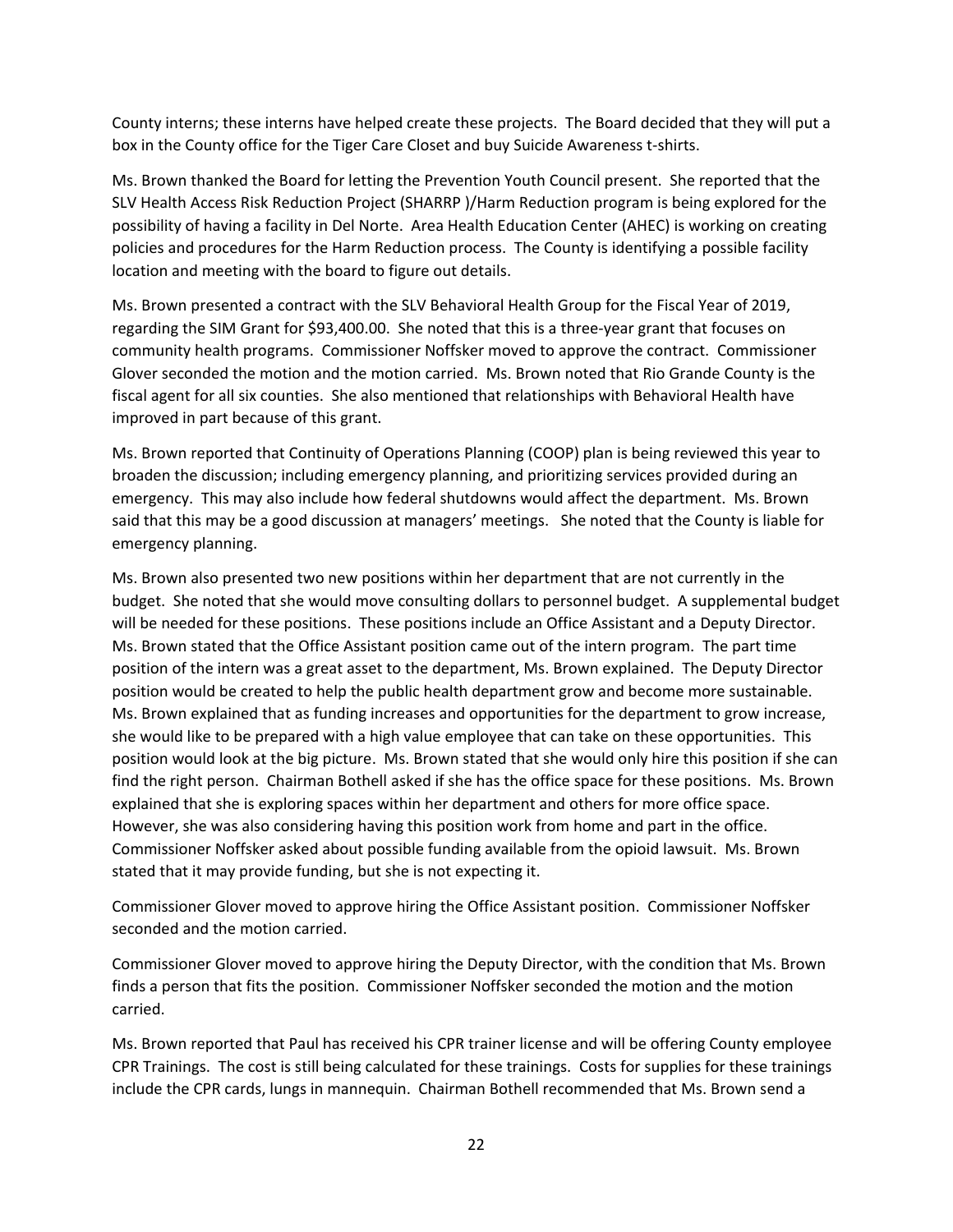schedule to departments of possible CPR class times. Ms. Brown noted that all public health employees are certified. Ms. Brown also noted that Paul has his own equipment and may be offering classes outside of county hours and trainings.

At 10:11 a.m., pursuant to C.R.S. 24 -6-402(4)(f), Commissioner Glover moved to enter executive session for personnel matters. Commissioner Noffsker seconded the motion and the motion carried.

### **At 11:00a.m., the board exited executive session and no decisions were made.**

#### **The Board adjourned to the Board of the Department of Social Services**.

Board of County Commissioners reconvened.

#### **General Business and Administrative Items**

**Bill Dunn, County Attorney** updated the board on current county legal matters.

Mr. Dunn reported that he has submitted the response to the complaint CRCP 106 regarding the gravel pit. The Planning Commission has this complaint and response in their records. Ms. Diltz did have a personal recording device that was used for creating minutes after Planning Commission meetings; this tape will be transcribed and be used in this case. Ms. Diltz will identify members on the tape.

Ms. Wisdom asked about transitioning to having the Clerk of the Board also take minutes at Planning Commission meetings. Chairman Bothell noted that she attended a meeting with Colorado Counties Inc. (CCI) and County Technical Services, Inc (CTSI) that discussed the laws concerning minutes vs. recordings of county meetings. Mr. Dunn noted that the recording will be helpful in this case. Taking minutes at Planning Commission meetings will be discussed later after this law is considered.

Commissioner Noffsker asked if the County followed protocol on the Gravel Pit Conditional Use permit approval. Mr. Dunn said that in his opinion, the County did follow protocol and there was reason for approval of the conditional use. Mr. Dunn noted that this will not be as expensive as a trial. The review will see if there was a basis for the Commissioners to approve the conditional use. Currently, Mr. Dunn is waiting for the new district court judge to provide a deadline for all documents and to set a hearing date.

The 90-day extension for the Motion to Stay Proceedings for Rippe/Shaw has been submitted. This was an important step to take as the County can stop spending time on this issue. Brenda Rippe is buying the Mobile Home. Mr. Dunn noted that Mr. Shaw and Ms. Rippe have confessed that they are not in compliance with the land use code.

Mr. Dunn updated the board on the Sawyer trail update. At this time documents for discovery are being developed and the potential jury is being considered.

Mr. Dunn presented an agreement between Rio Grande County and Guardian Flight LLC, to "Maintain, Repair and Hold Harmless". This agreement will allow Rio Grande County to install a sewer connection for the proposed pilots lounge. The County will be liable for maintaining and repairing this septic tank. Guardian Flights had one concern about future expansions and a future bathroom available for their facility. Mr. Dunn asked that the commissioners approve this draft document and allow him to send it to Guardian Flights, LLC. He also noted that Tom Haefeli has gotten a grant approved for the pilot lounge and that they are trying to attract back country pilots. The lounge may be used by these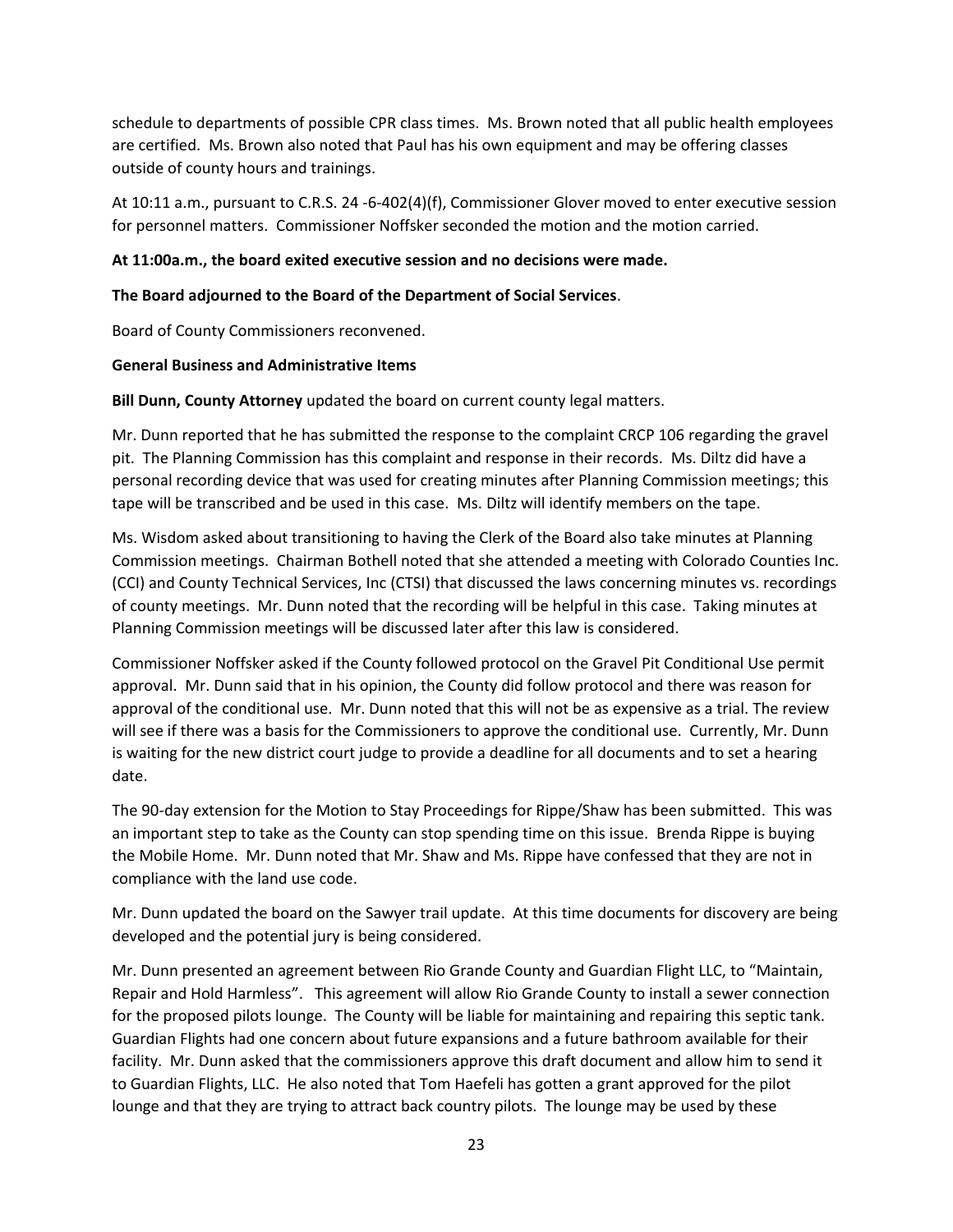backcountry pilots that are camping on the grounds. There are some concerns about logistics of the traffic of vehicles and airplanes using the same taxiway. Commissioner Bothell asked if the pilots lounge would only be available for pilots. Mr. Dunn replied that he does not know if the board has discussed the availability of the pilots' lounge. CDOT will be asking the county to fence the perimeter.

Mr. Dunn presented a lease agreement to be signed for rental of land under a hangar that Nicholas (Speedy) Miner has purchased half interest in. Mr. Coleman owns the hangar, however the County owns the ground under the hanger. He decided to sell half interest in this hangar to Nicholas (Speedy) Miner. Chairman Bothell signed the hangar agreement.

Chairman Bothell asked if Mr. Dunn would help the County with preparing a list of qualifications for the County Attorney. Mr. Dunn said that he would be happy to help with that process. Mr. Dunn noted that it is helpful for the Attorney to attend county attorney meetings.

### **Administrative Updates**

County Administrator, Roni Wisdom presented the Workman's Comp Financials that summarize claims for 2018. She noted that there was no surprise of the departments that these claims came from due to the risk involved in these departments.

Ms. Wisdom reported that asbestos was found in the 1035 6<sup>th</sup> Street house and will need abatement prior to demolition.

Ms. Wisdom presented the 2018 Preliminary Financial Statements. She noted that period 13 is not included yet which are expenses and income that has been delayed into 2019. The numbers included are estimated. Period 13 will be mostly be reconciled by end of January.

Petitions for Abatement or Refund of Taxes were presented for Rio Grande County Properties including parcel number 51251-00-019 for \$12.75 and parcel number 15310-14-003 for \$86.96.

Commissioner Glover moved to approve the abatement. Commissioner Noffsker seconded the motion and the motion carried.

### **General Business and Administrative Items**

The Release of the railroad Due Diligence agreement was presented. Commissioner Noffsker asked that the board investigate advantages and disadvantages. This item will be postponed until the next meeting to gather information.

The Rio Grande Library District recommended Joy Biel to be appointed to the library board. Commissioner Glover moved to appoint Joy Biel to the library board. Commissioner Noffsker seconded the motion and the motion carried.

Ms. Wisdom reported that the County has only received one bid for the repairs on the annex building. She noted that the county has yet not been able to clarify what insurance coverage the bidding company has for their employees. Commissioner Glover is contacting the company to ask about their insurance for workman's compensation. This item was postponed until the next meeting.

Ms. Wisdom presented the Computer Information Concepts Annual contract. This contract is for the accounting system in the commissioner's office for administration and payroll. Commissioner Noffsker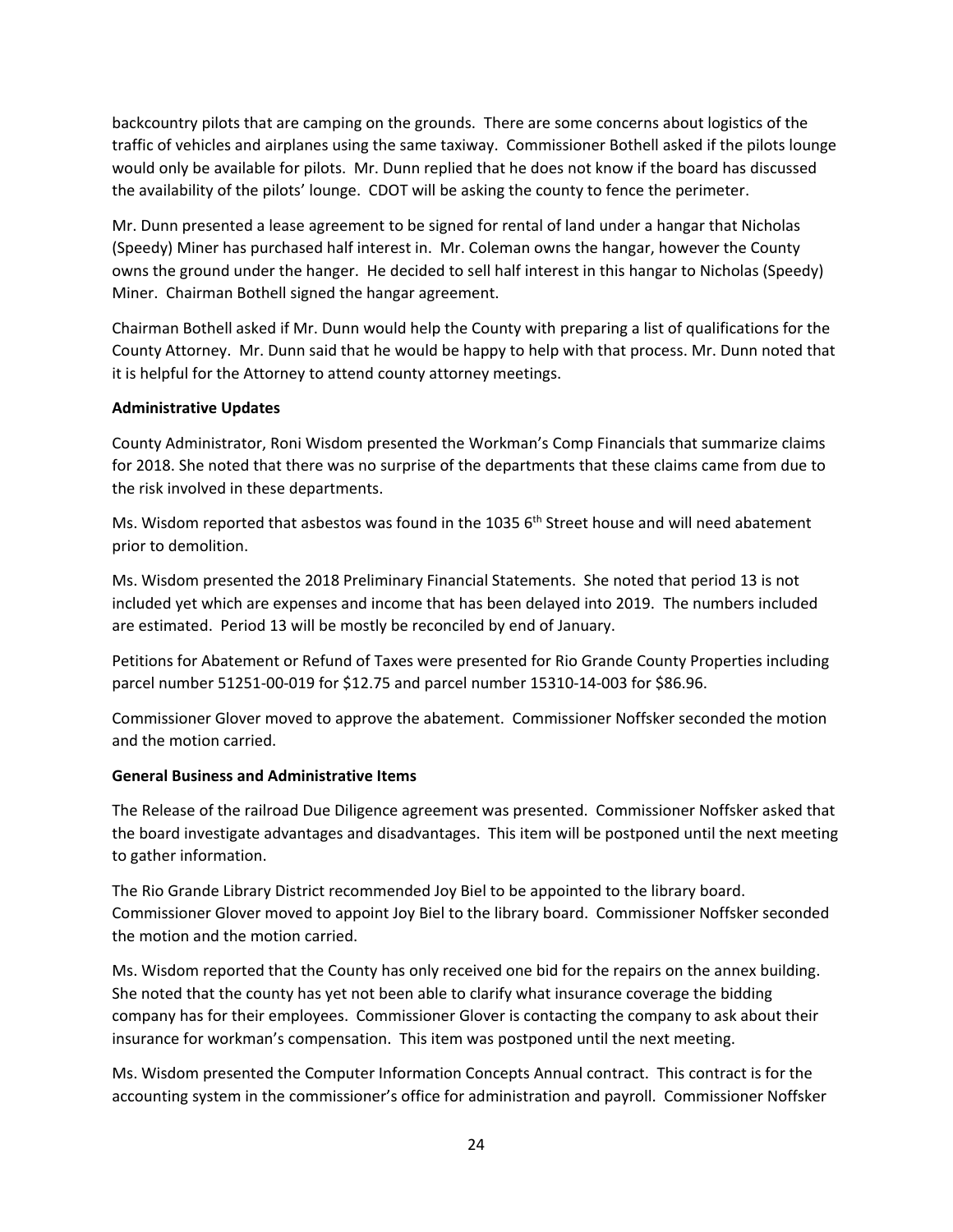moved to approve the contract. Commissioner Glover seconded the motion and the motion carried. The contract was signed.

The County Jail has received bids to clean the jail air ducts. The jail has contacted different companies, but there are few companies in the valley that clean ducts. Vendola Mechanical Contractors is the only company found that clean and service air ducts. Commissioner Glover moved to approve the bid. Commissioner Noffsker seconded the motion and the motion carried.

Ms. Wisdom recommended that Tina Wilson be designated as the fiscal agent for Homeland Security Grant. Commissioner Glover moved to approve Tina Wilson as the designated fiscal agent for the Homeland Security Grant. Commissioner Noffsker seconded the motion and the motion carried.

A letter for the Tourism Board appointments was presented. The terms of appointments were included in the letter. Commissioner Glover was appointed the liaison to the Tourism board. Commissioner Glover noted that there may be changes to the bylaws in the future. Commissioner Glover noted that the board has not been full for some time. Commissioner Noffsker moved to approve the appointments and letter. Commissioner Glover seconded the motion and the motion carried.

The Audit Engagement Letter with Wall Smith Bateman, Inc. was presented. The audit looks for balanced records and compliance. They do have access to the system from their office. Commissioner Noffsker moved to approve letter. Commissioner Glover seconded the motion and the motion carried.

Ms. Wisdom suggested appointing Kristi Dennis, Department of Human Resources, as the Section 504 Compliance Contact Person. Commissioner Noffsker moved to appoint Kristi Dennis, as the Section 504 Compliance Contact Person. Commissioner Glover seconded the motion and the motion carried.

Ms. Wisdom presented the Mutual Aid Agreement between the six counties. This agreement includes fire and emergency assistance between counties. Commissioner Noffsker moved to approve the agreement. Commissioner Glover seconded the motion and the motion carried. The agreement was signed.

Devin Haney will be presenting Annual Operating Plan on February 5, 2019 at 9 a.m., in the Annex.

Ms. Wisdom informed the Board that she has contacted the Boards, that each commissioner has been appointed to represent the County, to inform them of the new appointments.

Commissioner Glover updated the board on various boards and issues. Sundance Landing (Martz) have contacted Commissioner Glover to ask that the county provide documentation that they may have a taxiway on their property. It was clarified that they cannot connect to the airport or have a runway on this property. A letter was discussed. Chairman Bothell noted that the wording in the letter is important. Commissioner Glover recommended that the board draft a letter and send to Mr. Dunn for legal counsel.

Commissioner Glover noted that he will be with the group that is testifying in Denver on the February 6, 2019, about the District Attorney funding. The Steering committee will be meeting the next week in Denver. Commissioner Glover attended the Veterans' luncheon, and it was well attended including Representative Don Valdez. He also attended the Del Norte Fireman's dinner.